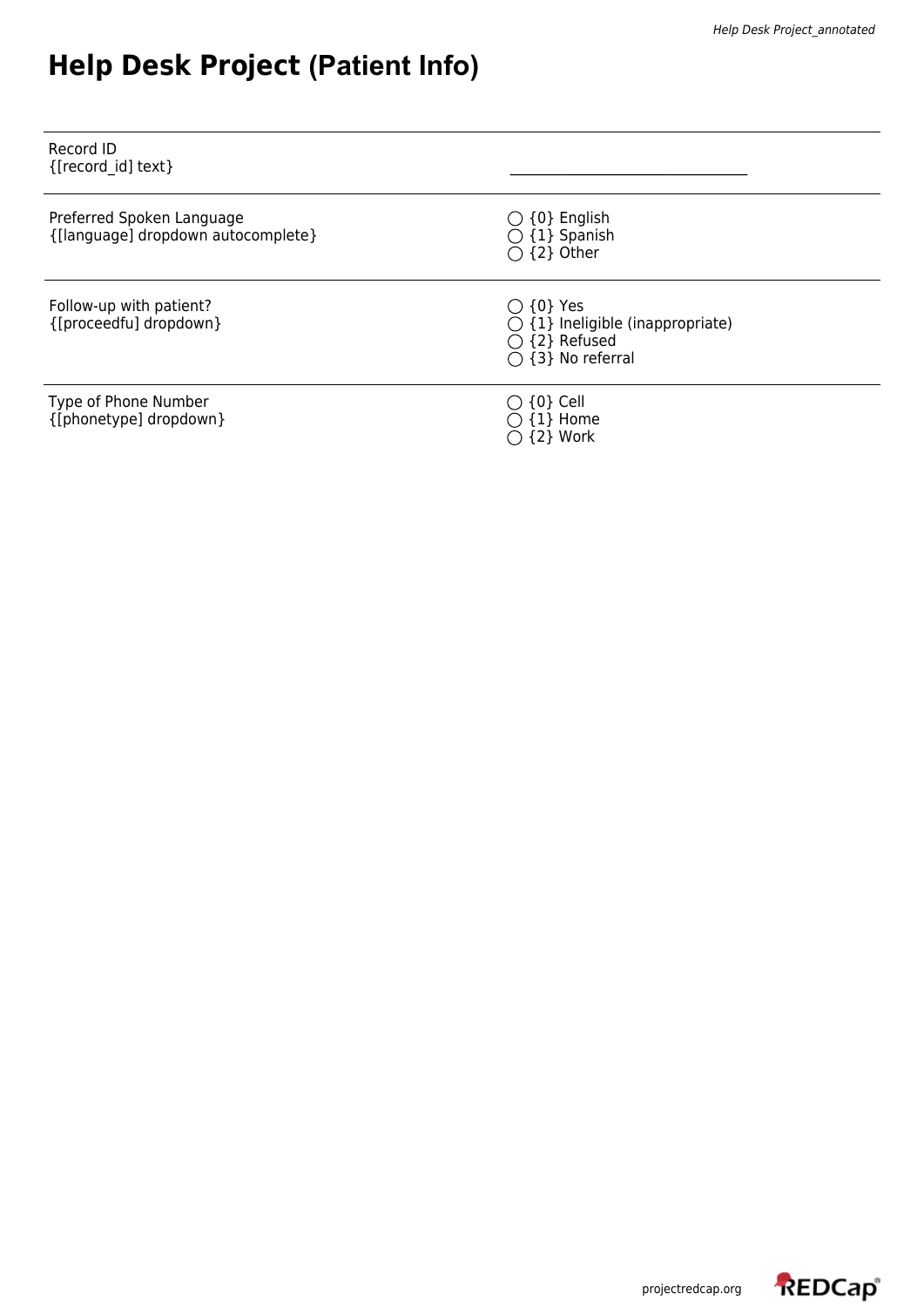## **Help Desk Project (Demographics)**

| Are you Hispanic or Latino?<br>{[hispanic] dropdown}                                                                        | $\bigcirc$ {0} Yes<br>$\bigcirc$ {1} No                                                                                                                                                                          |
|-----------------------------------------------------------------------------------------------------------------------------|------------------------------------------------------------------------------------------------------------------------------------------------------------------------------------------------------------------|
| Which race(s) are you? Check all that apply<br>{[race] checkbox}                                                            | {0} Asian<br>{1} Pacific Islander<br>{2} White<br>{3} Native Hawaiian<br>{4} Black/African American<br>{5} American Indian/Alaskan Native<br>$\Box$ {6} I choose not to answer this question<br>$\Box$ {7} Other |
| At any point in the past 2 years, has seasonal or<br>migrant farm work been your or your family's main<br>source of income? | $\bigcirc$ {0} Yes<br>$\bigcirc$ {1} No<br>$\bigcirc$ {3} I choose not to answer this question                                                                                                                   |
| {[migrant] dropdown}                                                                                                        |                                                                                                                                                                                                                  |
| Have you been discharged from the armed forces of the<br><b>United States?</b>                                              | $\bigcirc$ {0} Yes<br>$\bigcirc$ {1} No<br>$\bigcirc$ {2} I choose not to answer this question                                                                                                                   |
| {[discharged] dropdown}                                                                                                     |                                                                                                                                                                                                                  |
| What language are you most comfortable speaking?<br>{[langprapare] dropdown}                                                | $\bigcirc$ {0} English<br>$\bigcirc$ {1} I choose not to answer this question<br>$\bigcirc$ {2} Language other than English                                                                                      |
| How many family members including yourself do you<br>currently live with?                                                   |                                                                                                                                                                                                                  |
| {[family] text float}                                                                                                       |                                                                                                                                                                                                                  |
| What is your housing situation today?<br>{[housing] dropdown}                                                               | $\bigcirc$ {0} I have housing $\bigcirc$ {1} I do not have<br>housing (staying with others, in a hotel, in a<br>shelter, living outside on the street, on a                                                      |
|                                                                                                                             | beach, in a car, or in a park)<br>$\bigcirc$ {2} I choose not to answer this question                                                                                                                            |
| Are you worried about losing your house?                                                                                    | $\bigcirc$ {0} Yes $\bigcirc$ {1} No                                                                                                                                                                             |
| {[worried_housing] dropdown}                                                                                                | $\bigcirc$ {2} I choose not to answer this question                                                                                                                                                              |
| What is the highest level of school that you have<br>finished?                                                              | $\bigcirc$ {0} Less than a high school degree<br>$\bigcirc$ {1} High school diploma or GED<br>$\bigcirc$ {2} More than high school                                                                               |
| {[school] dropdown}                                                                                                         | $\bigcirc$ {3} I choose not to answer this question                                                                                                                                                              |

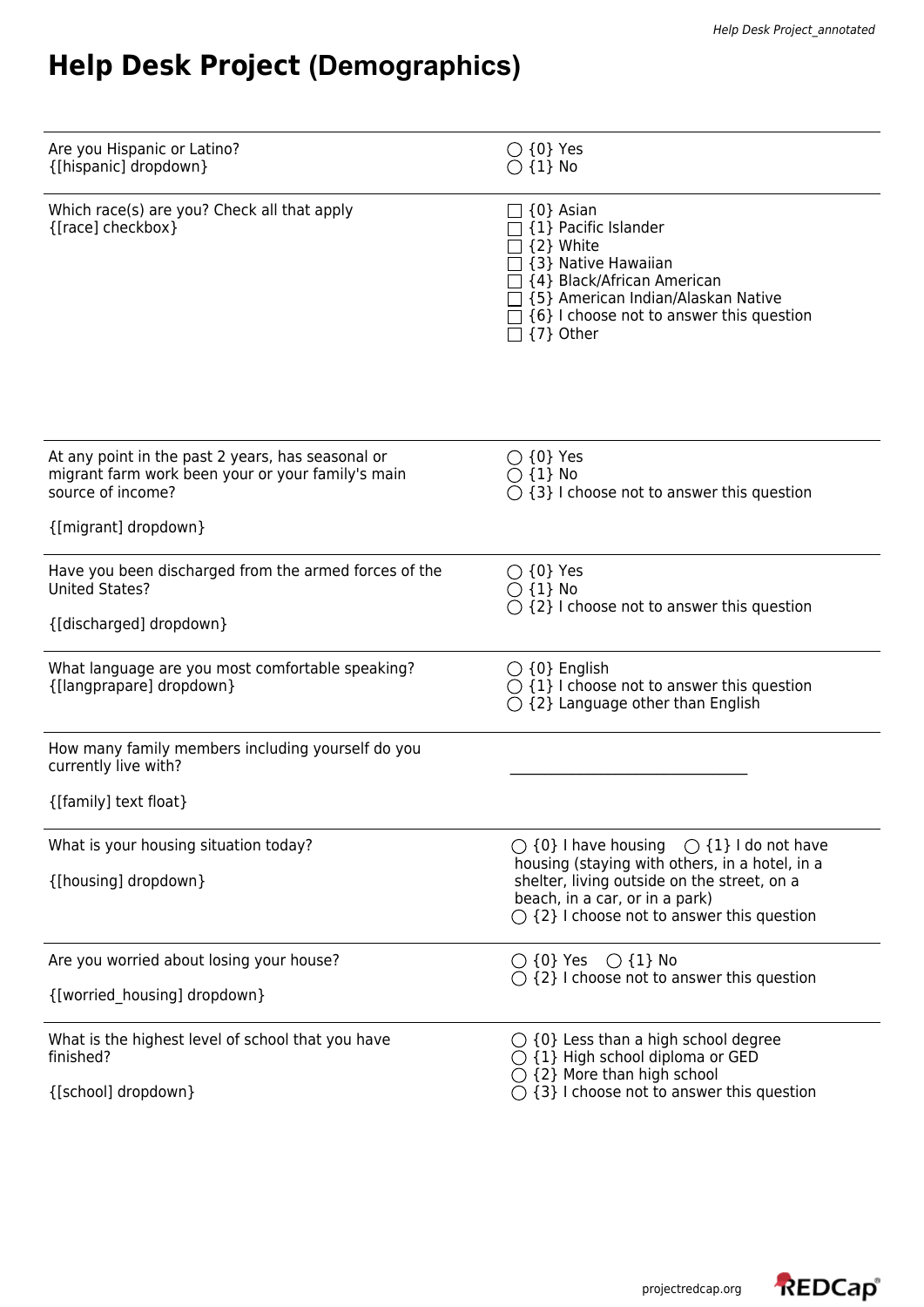| What is your current work situation?<br>{[work] dropdown}                                                                                                                            | $\bigcirc$ {1} Unemployed $\bigcirc$ {2} Part-time work<br>$\bigcirc$ {3} Full-time work $\bigcirc$ {4} Otherwise<br>unemployed, but not seeking work (student)<br>$\bigcirc$ {5} Otherwise unemployed, but not seeking<br>work (retired) $\bigcirc$ {6} Otherwise<br>unemployed, but not seeking work (disabled)<br>$\bigcirc$ {7} Otherwise unemployed, but not seeking<br>work (unpaid, primary caregiver)<br>$\bigcirc$ {8} I choose not to answer this question |
|--------------------------------------------------------------------------------------------------------------------------------------------------------------------------------------|----------------------------------------------------------------------------------------------------------------------------------------------------------------------------------------------------------------------------------------------------------------------------------------------------------------------------------------------------------------------------------------------------------------------------------------------------------------------|
| What is your main insurance?<br>{[insurance] dropdown}                                                                                                                               | $\bigcirc$ {1} None/ uninsured<br>$\bigcirc$ {2} Medicaid $\bigcirc$ {3} CHIP Medicaid<br>$\bigcirc$ {4} Medicare $\bigcirc$ {5} Other public<br>insurance (not CHIP) $\bigcirc$ {6} Other public<br>insurance (CHIP)                                                                                                                                                                                                                                                |
| In the past year have you or any family members you<br>live with been unable to get any of the following<br>when it is was really needed? Check all that apply<br>{[needs] checkbox} | $\Box$ {1} Food $\Box$ {2} Clothing<br>$\Box$ {3} Child care $\Box$ {4} Utilities<br>$\Box$ {5} Medicine or any health care<br>$\Box$ {6} Phone $\Box$ {7} I choose not to answer<br>$\Box$ {9} None                                                                                                                                                                                                                                                                 |
| During the past year, what was the total combined<br>income for your household?<br>{[income] text float}                                                                             |                                                                                                                                                                                                                                                                                                                                                                                                                                                                      |
| Has the lack of transportation kept you from medical<br>appointments, meetings, work, or from getting things<br>needed for daily living?<br>{[transport] dropdown}                   | $\bigcirc$ {1} Yes from medical appointments or<br>getting my medications<br>$\bigcirc$ {2} Yes from non-medical meetings,<br>appointments, work, or from getting things I<br>need $\bigcirc$ {3} No $\bigcirc$ {4} I choose not to<br>answer                                                                                                                                                                                                                        |
| How often do you see or talk to people that you care<br>about and feel close to?<br>{[social interact] dropdown}                                                                     | $\bigcirc$ {1} Less than once a week<br>$\bigcirc$ {2} 1-2 times a week<br>$\bigcirc$ {3} 3-5 times a week<br>$\bigcirc$ {4} More than 5 times a week<br>$\bigcirc$ {5} I choose not to answer this question                                                                                                                                                                                                                                                         |
| Stress is when someone feels tense, nervous, and<br>anxious or can't sleep at night because their mind<br>is troubled. How stress are you?<br>{[stress] dropdown}                    | $\bigcirc$ {1} Not at all $\bigcirc$ {2} A little bit<br>$\bigcirc$ {3} Somewhat $\bigcirc$ {4} Quite a bit<br>$\bigcirc$ {5} Very much $\bigcirc$ {6} I choose not to<br>answer this question                                                                                                                                                                                                                                                                       |
| In the past year have you spent more than 2 nights in<br>a row in a jail, prison, detention center, or<br>juvenile correctional facility?<br>{[jail] dropdown}                       | $\bigcirc$ {1} Yes $\bigcirc$ {2} No<br>$\bigcirc$ {3} I choose not to answer this question                                                                                                                                                                                                                                                                                                                                                                          |
| Are you a refugee?<br>{[refugee] dropdown}                                                                                                                                           | $\bigcirc$ {0} Yes $\bigcirc$ {1} No<br>$\bigcirc$ {2} I choose not to answer this question                                                                                                                                                                                                                                                                                                                                                                          |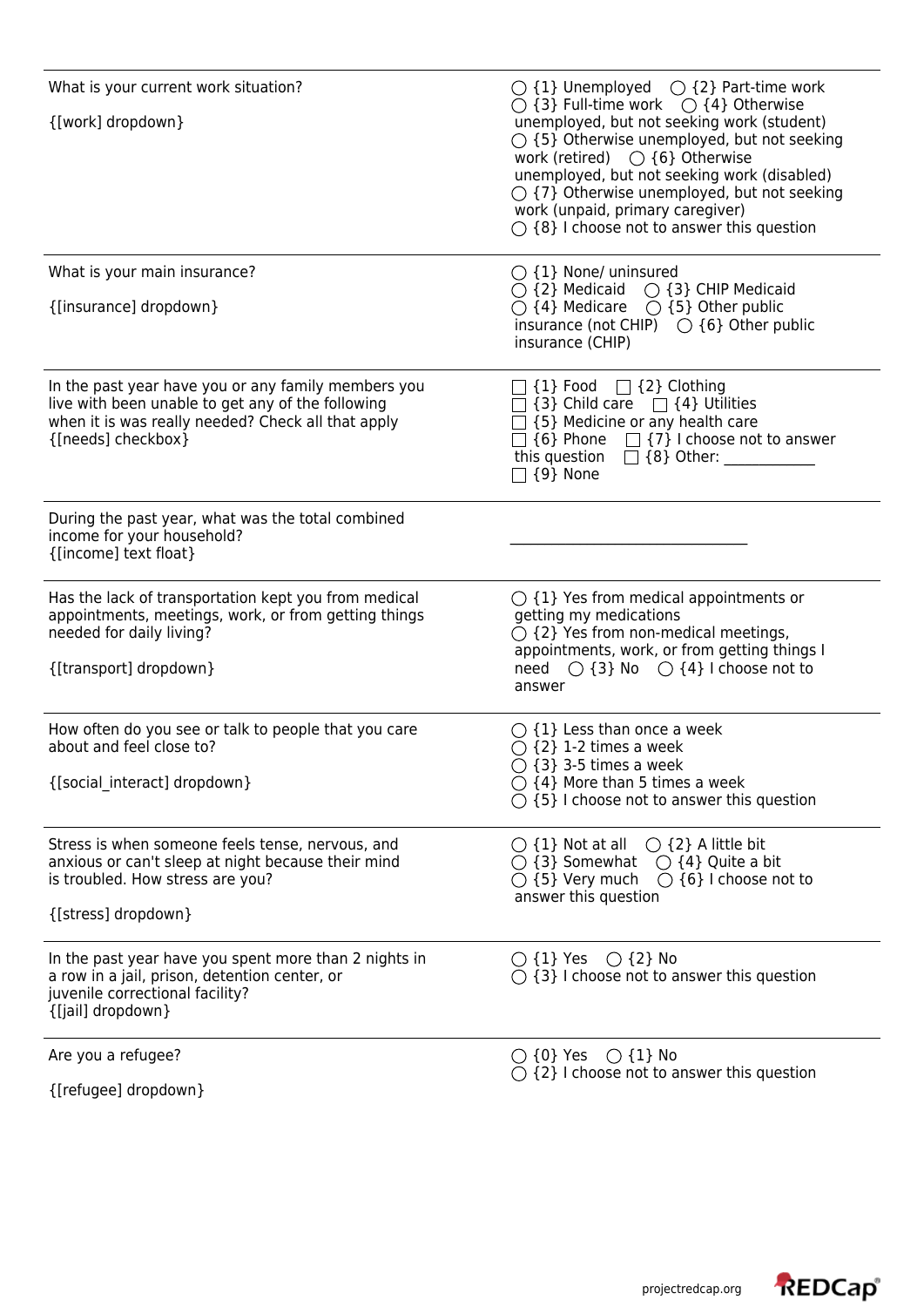Do you feel physically or emotionally safe where you currently live?

{[safe] dropdown}

In the past year, have you been afraid of your partner or ex-partner?

{[afraid\_partner] dropdown}

 $\{0\}$  Yes  $\bigcirc$   $\{1\}$  No  ${2}$  Unsure  $\bigcirc$   ${3}$  I choose not to answer this question

 $\{0\}$  Yes  $\bigcirc$   $\{1\}$  No  ${2}$  Unsure  ${O}$   ${3}$  I have not had a partner in the past year {4} I choose not to answer this question

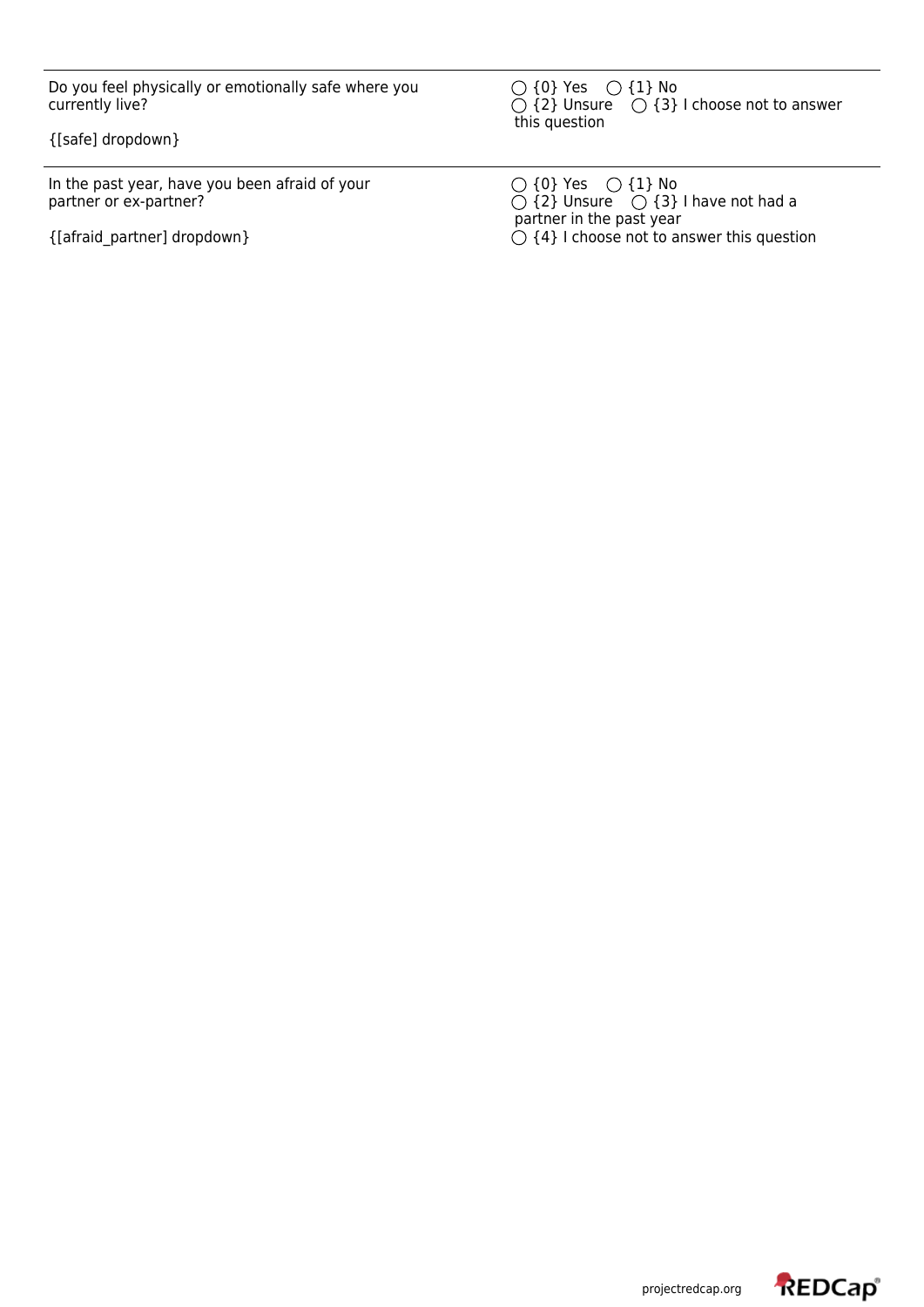## **Help Desk Project (Referrals)**

| Food insecurity                                 | □ {1} Dept of Social Services, Durham (Food Stamps)                                                                                                                                                                                                                                                                                                                                                                                         |
|-------------------------------------------------|---------------------------------------------------------------------------------------------------------------------------------------------------------------------------------------------------------------------------------------------------------------------------------------------------------------------------------------------------------------------------------------------------------------------------------------------|
| {[food ref] checkbox}                           | $\Box$ {2} Bull City Bucks<br>$\Box$ {3} More in My Basket<br>$\exists$ {4} Meals on Wheels<br>{5} Women, Infants, and Children (WIC)<br>{6} Durham Public Pantries Calendar<br>$\Box$ {7} Other:                                                                                                                                                                                                                                           |
| Transportation                                  | $\Box$ {1} Medicaid Van: Access or Absolute (Durham<br>County)                                                                                                                                                                                                                                                                                                                                                                              |
| {[transport_ref] checkbox}                      | $\Box$ {2} LCHC Transportation Services<br>□ {3} GoDurham Discount ID cards<br>$\Box$ {4} GoDurham Access Paratransit<br>$\Box$ {5} Other:                                                                                                                                                                                                                                                                                                  |
| Housing<br>{[housing ref] checkbox}             | $\Box$ {1} dhic<br>$\supset$ {2} Rebuilding Together of the Triangle<br>$\exists$ {3} The Furniture Project<br>$\Box$ {4} Urgent Repair Program (Habitat for Humanity)<br>$\Box$ {5} Dept of Social Services, Durham Housing (H)<br>[6] [6] Reinvestment Partners Durham Rental Guide (H)<br>{7} Durham Housing Assistance (H)<br>$\Box$ {8} About Emergency Housing (H)<br>{9} Durham Rental Guide Prop Managers (H)<br>$\Box$ {10} Other: |
| <b>Educational and Professional Development</b> | $\Box$ {1} Vocational Rehab Services                                                                                                                                                                                                                                                                                                                                                                                                        |
| {[edu_ref] checkbox}                            | {2} NC Works State Program<br>{3} ELS Resource Center<br>{4} Dress for Success<br>{5} Durham Literacy Center<br>{6} StepUp<br>{7} Community college program<br>${8}$ Other:                                                                                                                                                                                                                                                                 |
| Youth Development                               | {1} Individualized Education Plan (IEP)                                                                                                                                                                                                                                                                                                                                                                                                     |
| {[youth_ref] checkbox}                          | {2} Head Start/NC Pre-K<br>{3} YMCA<br>{4} El Centro Hispano<br>$\exists$ {5} Bull City Fit<br>{6} Children's Developmental Services<br>{7} East Durham Children's Initiative<br>{8} Durham Parks & Rec<br>{9} Durham Public Schools<br>$\Box$ {10} Other:                                                                                                                                                                                  |
| Financial<br>{[fin ref] checkbox}               | $\Box$ {1} Legal Aid/DSS Eviction Diversion Program<br>$\Box$ {2} Durham Financial Assistance handout (charity,<br>city/county)<br>{3} Clothing assistance (Urban Ministries)<br>$\lceil$ {4} Durham Rescue Mission<br>${5}$ Other:                                                                                                                                                                                                         |

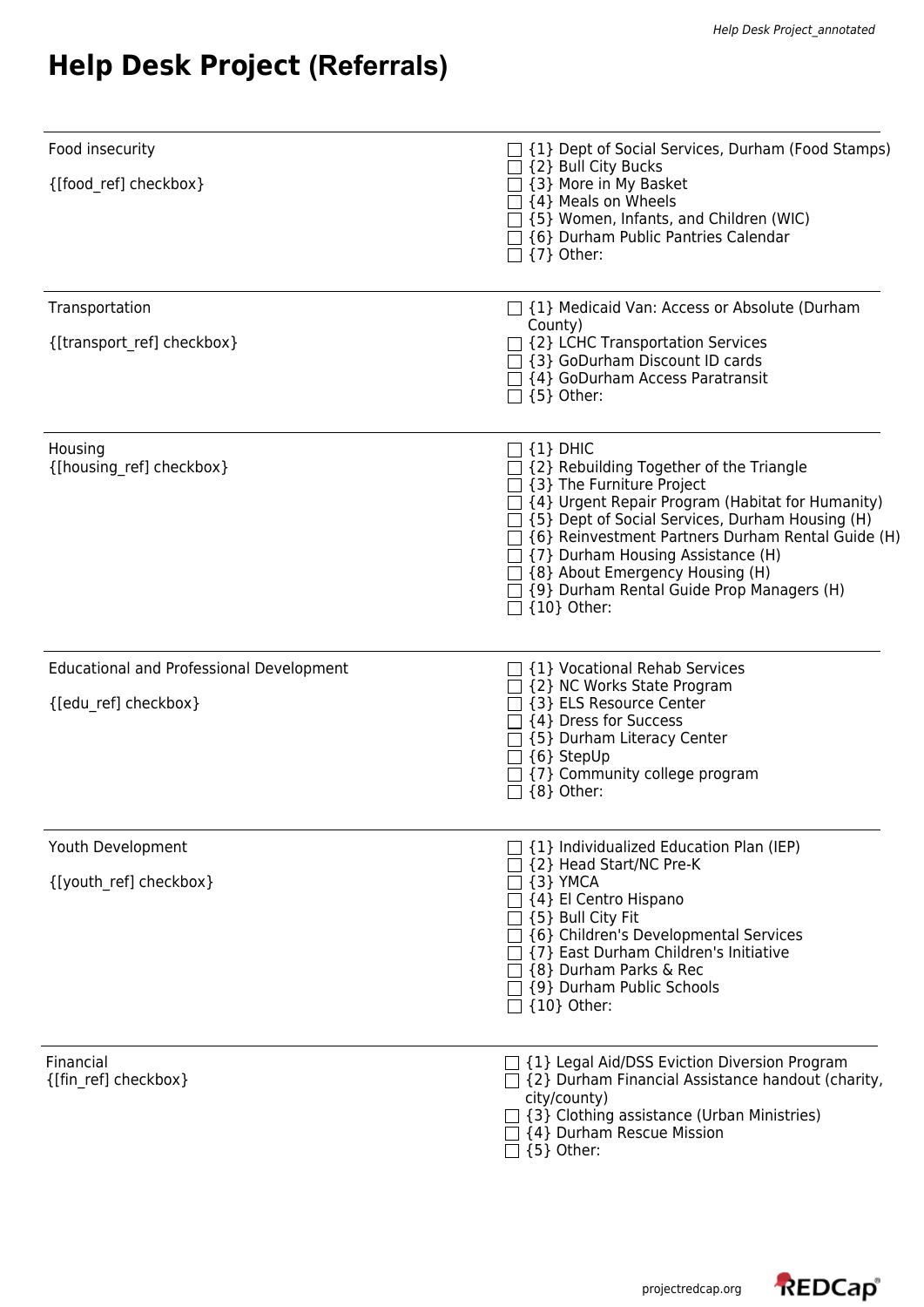| <b>Access to Medical Care</b><br>{[medical ref] checkbox} | {1} NC MedAssist<br>{2} Senior PharmAssist<br>□ {3} LCHC Finance Dept, medications voucher<br>↑ {4} Medicaid information<br>$\sqsupset$ {5} LATCH<br>□ {6} Dept of Social Services, Durham Medical<br>services<br>□ {7} Project Access<br>□ {8} Duke Charity Care<br>$\Box$ {9} UNC Charity Care<br>$\exists$ {10} Healthcare marketplace<br>$\Box$ {11} LCHC Healthcare (dental, eye)<br>{12} Other: |
|-----------------------------------------------------------|-------------------------------------------------------------------------------------------------------------------------------------------------------------------------------------------------------------------------------------------------------------------------------------------------------------------------------------------------------------------------------------------------------|
| Social and Emotional Health                               | □ {1} Durham Senior Life Center<br>3 {2} LCHC Behavioral Health/counseling services                                                                                                                                                                                                                                                                                                                   |
| {[social_ref] checkbox}                                   | $\top$ {3} El Futuro<br>□ {4} Carolina Outreach<br>□ {5} Alliance Behavioral Health<br>{6} Quitline<br>□ {7} Alcoholics Anonymous<br>□ {8} Durham Center Access Mobile Crisis Team<br>$\Box$ {9} Hope Services<br>□ {10} LCHC Chronic Pain Support Group<br>$\top$ {11} Wellness City<br>$\Box$ {12} Other:                                                                                           |
| Conflict with the Criminal Justice System                 | $\Box$ {1} Federal Bonding Program                                                                                                                                                                                                                                                                                                                                                                    |
| {[criminal ref] checkbox}                                 | □ {2} Criminal Justice Resource Center<br>$\Box$ {3} Formally Incarcerated Transition (FIT) program<br>$\Box$ {4} Re-entry programs<br>$\Box$ {5} Other:                                                                                                                                                                                                                                              |
| Domestic or intimate partner violence                     | $\Box$ {1} Durham Crisis Response Center (DCRC)<br>$\exists$ {2} LCHC Behavioral Health/Counseling services                                                                                                                                                                                                                                                                                           |
| {[violence_ref] checkbox}                                 | $\Box$ {3} Other:                                                                                                                                                                                                                                                                                                                                                                                     |
| <b>Utilities</b><br>{[utilities] checkbox}                | $\lceil$ {1} Assurance Wireless<br>{2} Department of Social Services                                                                                                                                                                                                                                                                                                                                  |
|                                                           | $\{3\}$ Other:                                                                                                                                                                                                                                                                                                                                                                                        |

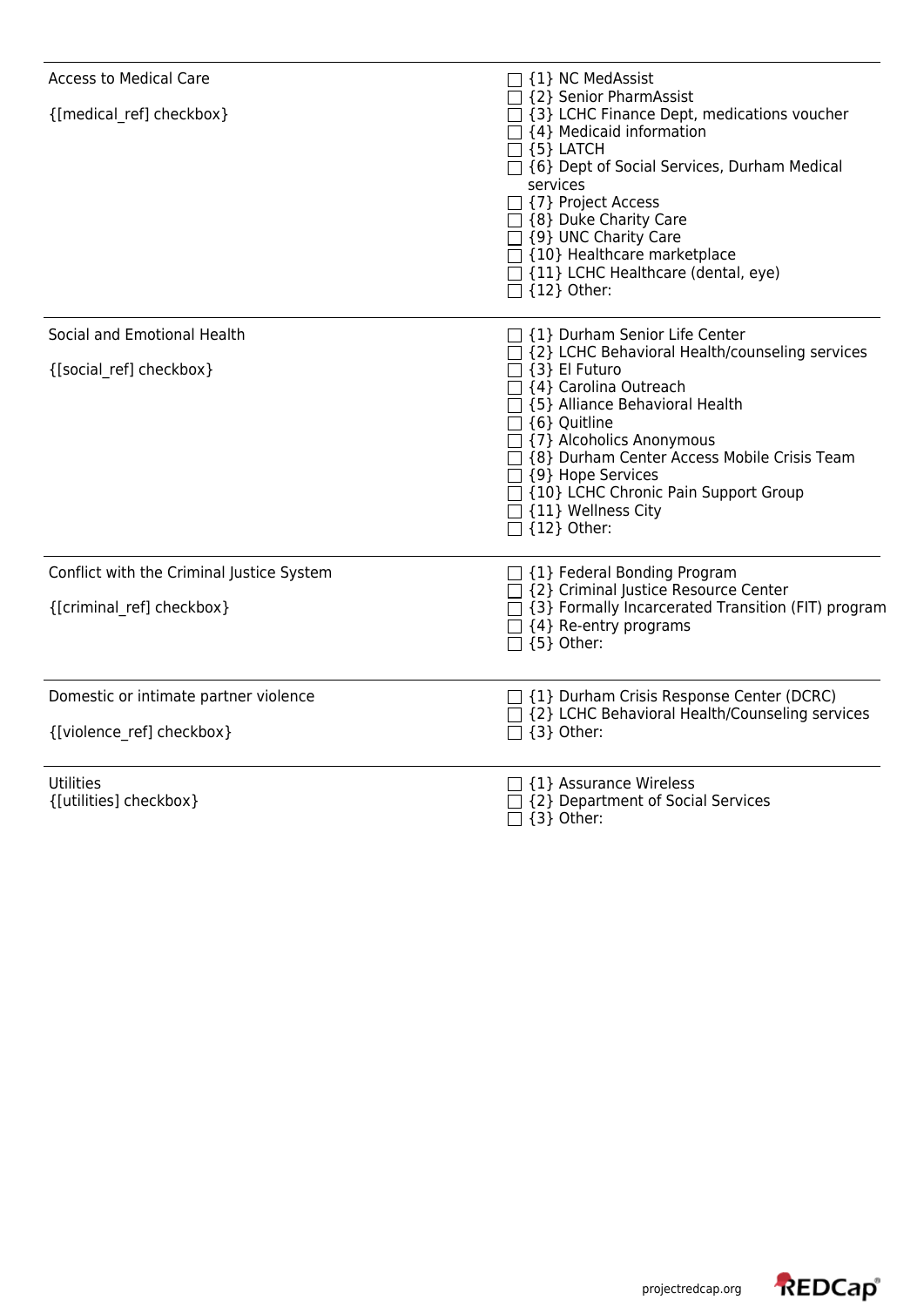## **Help Desk Project (Week 2)**

| Call Outcome 1<br>{[calloutcome1] dropdown autocomplete}                                                                                                                                                                                                                                                  | $\bigcirc$ {1} Disconnected phone line<br>$\bigcirc$ {2} Wrong number<br>$\bigcirc$ {3} Someone hung up on you<br>$\bigcirc$ {4} Asked to be removed<br>$\bigcirc$ {5} Need to reschedule<br>$\bigcirc$ {6} Left VM<br>$\bigcirc$ {7} Called, no option to leave VM<br>$\bigcirc$ {8} Someone hung up on you<br>$\bigcirc$ {9} Finished script with patient or proxy<br>$\bigcirc$ {10}<br>$\bigcirc$ {11}<br>$\bigcirc$ {12} |
|-----------------------------------------------------------------------------------------------------------------------------------------------------------------------------------------------------------------------------------------------------------------------------------------------------------|-------------------------------------------------------------------------------------------------------------------------------------------------------------------------------------------------------------------------------------------------------------------------------------------------------------------------------------------------------------------------------------------------------------------------------|
| Call Outcome 2<br>{[calloutcome2] dropdown autocomplete}<br>{Branching logic (show if): [calloutcome1] = '1' or<br>$[caloutcome1] = '2'$ or $[caloutcome1] = '3'$ or<br>$[caloutcome1] = '4'$ or $[caloutcome1] = '5'$ or<br>$[caloutcome1] = '6'$ or $[caloutcome1] = '7'$ or<br>$[cal] = '8'$           | $\bigcirc$ {1} Disconnected phone line<br>$\bigcirc$ {2} Wrong number<br>$\bigcirc$ {3} Someone hung up on you<br>$\bigcirc$ {4} Asked to be removed<br>$\bigcirc$ {5} Need to reschedule<br>$\bigcirc$ {6} Left VM<br>$\bigcirc$ {7} Called, no option to leave VM<br>$\bigcirc$ {8} Someone hung up on you<br>$\bigcirc$ {9} Finished script with patient or proxy<br>$\bigcirc$ {10}<br>$\bigcirc$ {11}<br>$\bigcirc$ {12} |
| Call Outcome 3<br>{[calloutcome3] dropdown autocomplete}<br>{Branching logic (show if): [calloutcome2] = $'1'$ or<br>$[caloutcome2] = '2'$ or $[caloutcome2] = '3'$ or<br>$[caloutcome2] = '4'$ or $[caloutcome2] = '5'$ or<br>$[caloutcome2] = '6'$ or $[caloutcome2] = '7'$ or<br>$[caloutcome2] = '8'$ | $\bigcirc$ {1} Disconnected phone line<br>$\bigcirc$ {2} Wrong number<br>$\bigcirc$ {3} Someone hung up on you<br>$\bigcirc$ {4} Asked to be removed<br>$\bigcirc$ {5} Need to reschedule<br>$\bigcap$ {6} Left VM<br>$\bigcirc$ {7} Called, no option to leave VM<br>$\bigcirc$ {8} Someone hung up on you<br>$\bigcirc$ {9} Finished script with patient or proxy<br>$\bigcirc$ {10}<br>$\bigcirc$ {11}<br>$\bigcirc$ {12}  |
| Length of call (minutes)<br>{[length2] text integer}                                                                                                                                                                                                                                                      |                                                                                                                                                                                                                                                                                                                                                                                                                               |

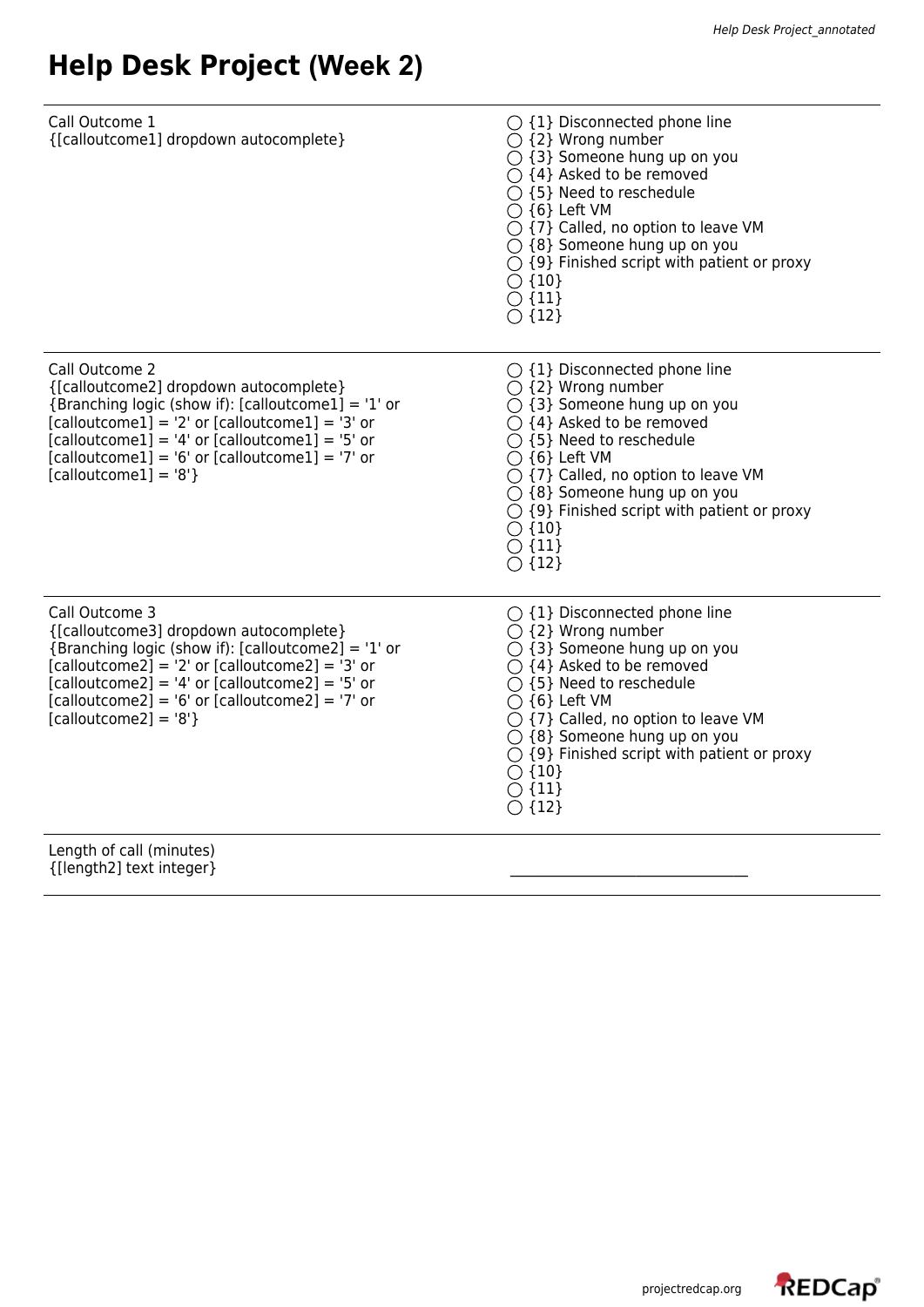|                                                                                                                              | {1} Did not<br>contact | {2} Attempted<br>attempt to make but did not make<br>contact | {3} Contacted<br>but not qualified<br>for services | {4} In process of<br>obtaining<br>services, but<br>services not<br>started yet | {8} Services<br>started |
|------------------------------------------------------------------------------------------------------------------------------|------------------------|--------------------------------------------------------------|----------------------------------------------------|--------------------------------------------------------------------------------|-------------------------|
| Dept of Social Services, Durham<br>(Food Stamps)<br>{[dss fi] radio}<br>{Branching logic (show if):<br>$[food ref(1)] = '1'$ | ( )                    | $($ )                                                        |                                                    | $\bigcirc$                                                                     |                         |
| <b>Bull City Bucks</b><br>{[bucks] radio}<br>{Branching logic (show if):<br>$[food ref(2)] = '1'$                            | $( \ )$                | $(\ )$                                                       | ∩                                                  | $\left(\begin{array}{c} \end{array}\right)$                                    |                         |
| More in My Basket<br>{[basket] radio}<br>{Branching logic (show if):<br>$[food ref(3)] = '1'$                                | Ω                      | ◯                                                            | ∩                                                  | ∩                                                                              |                         |
| Meals on Wheels<br>{[mow] radio}<br>{Branching logic (show if):<br>$[food ref(4)] = '1'$                                     | $( \ )$                | $(\ )$                                                       | ∩                                                  | $\left(\begin{array}{c} \end{array}\right)$                                    |                         |
| Women, Infants, and Children<br>(WIC)<br>{[wic] radio} {Branching logic<br>(show if): [food_ref(5) = '1'}                    |                        | $\left(\begin{array}{c} \end{array}\right)$                  | ∩                                                  | ∩                                                                              |                         |
| Durham Public Pantries Calendar<br>{[pantries] radio}<br>{Branching logic (show if):<br>$[food_ref(6) = '1']$                | ( )                    | O                                                            | ∩                                                  | ∩                                                                              |                         |
| ref('1'}er]                                                                                                                  |                        | O                                                            | ∩                                                  |                                                                                |                         |

Other {[foodotherfu] radio} {Branching logic (show if): [food\_ref(7)] = '1'}

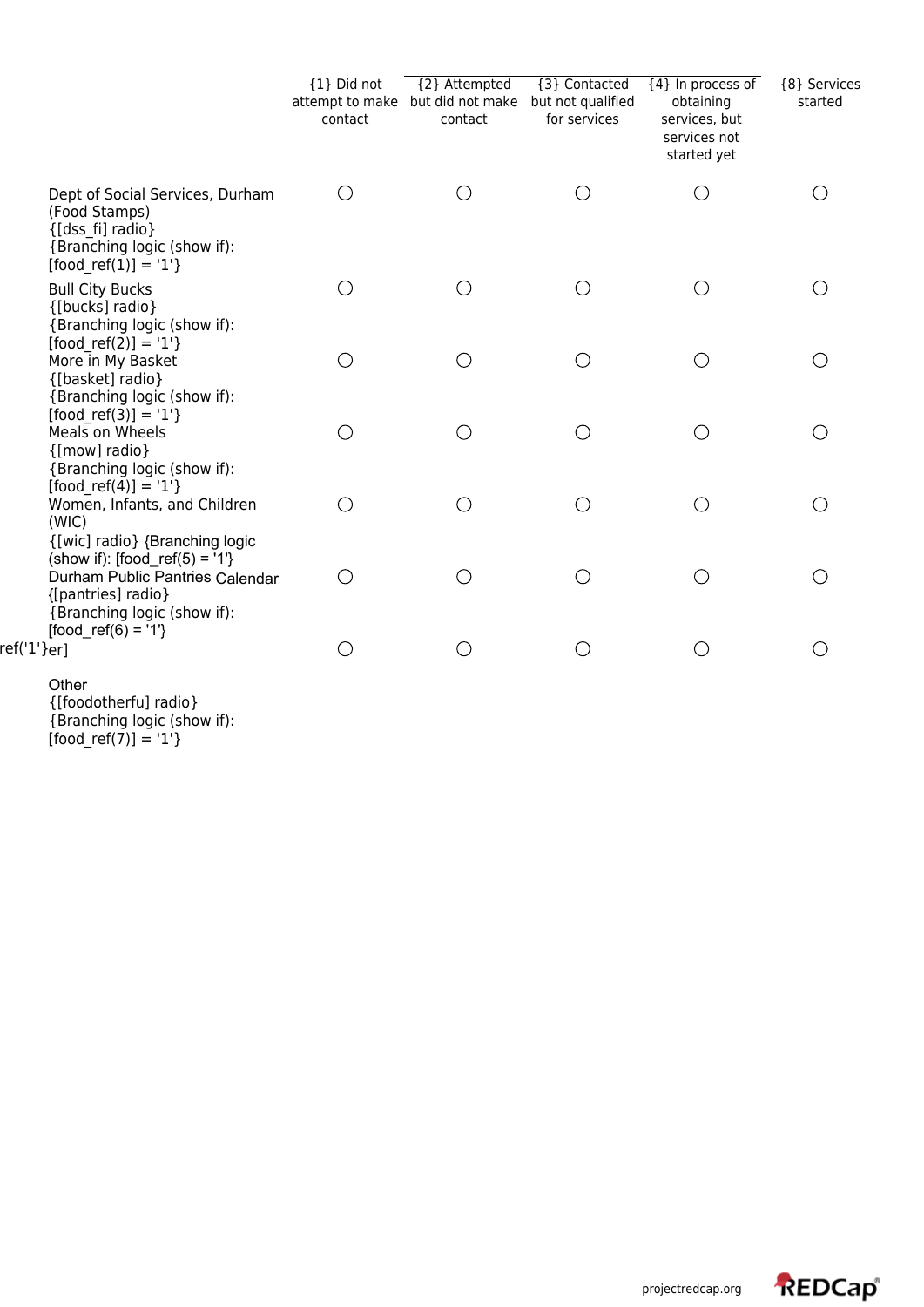| Medicaid Van: Access or<br>Absolute (Durham County)<br>{[medi trans] radio}<br>{Branching logic (show if):                                           |                                                 |     |            |     | $\bigcirc$                                    |
|------------------------------------------------------------------------------------------------------------------------------------------------------|-------------------------------------------------|-----|------------|-----|-----------------------------------------------|
| [transport ref(1)] = '1'}<br><b>LCHC Transportation Services</b><br>{[Ichc trans] radio}<br>{Branching logic (show if):<br>[transport_ref(2)] = '1'} | ◯                                               |     | $\bigcirc$ | ( ) |                                               |
| GoDurham Discount ID cards<br>{[busspass] radio}<br>{Branching logic (show if):<br>[transport ref(3)] = '1'}                                         | $\left(\right)$                                 | ()  | O          | O   | ( )                                           |
| <b>GoDurham Access Paratransit</b><br>{[paratransit] radio}<br>{Branching logic (show if):<br>[transport_ref(4)] = '1'}                              | ◯                                               |     | ○          | ( ) |                                               |
| [transport ref other]<br>{[transotherfu] radio}<br>{Branching logic (show if):<br>[transport ref(5)] = '1'}                                          | $(\ )$                                          |     | $(\ )$     | ( ) | ( )                                           |
| <b>DHIC</b><br>{[dhic] radio}<br>{Branching logic (show if):                                                                                         | O                                               | ( ) | ∩          | ∩   |                                               |
| [housing ref(1)] = '1'}<br>Rebuilding Together of the<br>Triangle<br>{[rebuild] radio}<br>{Branching logic (show if):<br>[housing_ref(2)] = '1'}     | ()                                              |     | ○          | ( ) | $\left(\begin{array}{c} 1 \end{array}\right)$ |
| The Furniture Project<br>{[furniture] radio}<br>{Branching logic (show if):<br>$[housing_ref(3)] = '1'$ }                                            | $(\ )$                                          |     | ◯          | ( ) |                                               |
| Urgent Repair Program (Habitat<br>for Humanity)<br>{[repair] radio}<br>{Branching logic (show if):<br>[housing ref(4)] = '1'}                        | О                                               |     | O          |     |                                               |
| Dept of Social Services, Durham<br>Housing (H)<br>{[dss hous] radio}<br>{Branching logic (show if):<br>[housing_ref(5)] = $'1'$ }                    | $\left( \begin{array}{c} 1 \end{array} \right)$ | O   | O          | O   | ( )                                           |
| Reinvestment Partners Durham<br>Rental Guide (H)<br>{[reinvest] radio}<br>{Branching logic (show if):<br>[housing_ref(6)] = $'1'$ }                  | ()                                              | ()  | O          | ()  |                                               |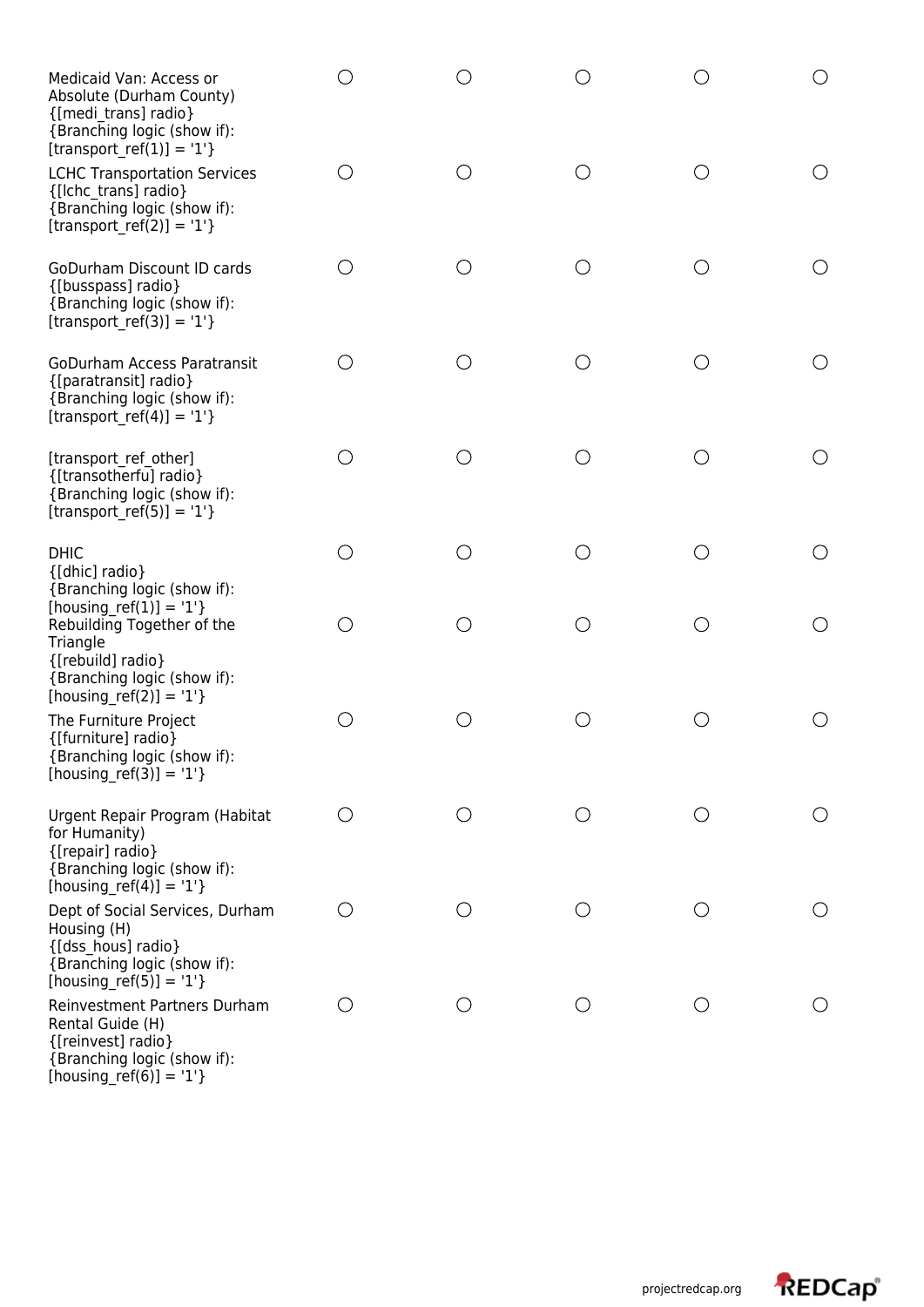| Durham Housing Assistance (H)<br>{[durm hous] radio}<br>{Branching logic (show if):<br>[housing_ref(7)] = '1'}                      |                 |         |            |                        |                                               |
|-------------------------------------------------------------------------------------------------------------------------------------|-----------------|---------|------------|------------------------|-----------------------------------------------|
| About Emergency Housing (H)<br>{[emer hous] radio}<br>{Branching logic (show if):<br>[housing ref(8)] = $'1'$ }                     | ○               | ◯       | О          | ∩                      |                                               |
| Durham Rental Guide Prop<br>Managers (H)<br>{[durm rental] radio}<br>{Branching logic (show if):<br>[housing_ref(9)] = $'1'$ }      | ()              |         | O          | $\left( \quad \right)$ |                                               |
| [housing ref other]<br>{[hous other fu] radio}<br>{Branching logic (show if):<br>[housing_ref(10)] = '1'}                           | О               |         | ○          | ◯                      |                                               |
| <b>Vocational Rehab Services</b><br>{[voc rehab] radio}<br>{Branching logic (show if):                                              | ◯               |         | $\bigcirc$ | $\left( \quad \right)$ | $\left(\begin{array}{c} 1 \end{array}\right)$ |
| $[edu_ref(1)] = '1'$<br>NC Works State Program<br>{[ncworks] radio}<br>{Branching logic (show if):                                  | O               | $( \ )$ | ◯          | ◯                      | O                                             |
| $[edu_ref(2)] = '1'$<br><b>ELS Resource Center</b><br>{[els resource] radio}<br>{Branching logic (show if):<br>$[edu ref(3)] = '1'$ | О               | ( )     | $\bigcirc$ | ()                     | O                                             |
| <b>Dress for Success</b><br>{[dress success] radio}<br>{Branching logic (show if):<br>$[edu_ref(4)] = '1'$                          | $\bigcirc$      |         | ∩          | ( )                    | $\left(\right)$                               |
| Durham Literacy Center<br>{[durham lit] radio}<br>{Branching logic (show if):                                                       | ◯               |         | ( )        | ( )                    | O                                             |
| $[edu ref(5)] = '1'$<br>StepUp<br>{[steppe] radio}<br>{Branching logic (show if):                                                   | О               | ()      | ◯          | O                      | O                                             |
| $[edu ref(6)] = '1'$<br>Community college program<br>{[com college] radio}<br>{Branching logic (show if):                           | ◯               | ()      | O          | ◯                      | O                                             |
| $[edu ref(7)] = '1'$<br>[edu ref other]<br>{[edu_otherfu] radio}<br>{Branching logic (show if):<br>$[edu_ref(8)] = '1'$             | $\left(\right)$ |         | O          | ( )                    | ( )                                           |

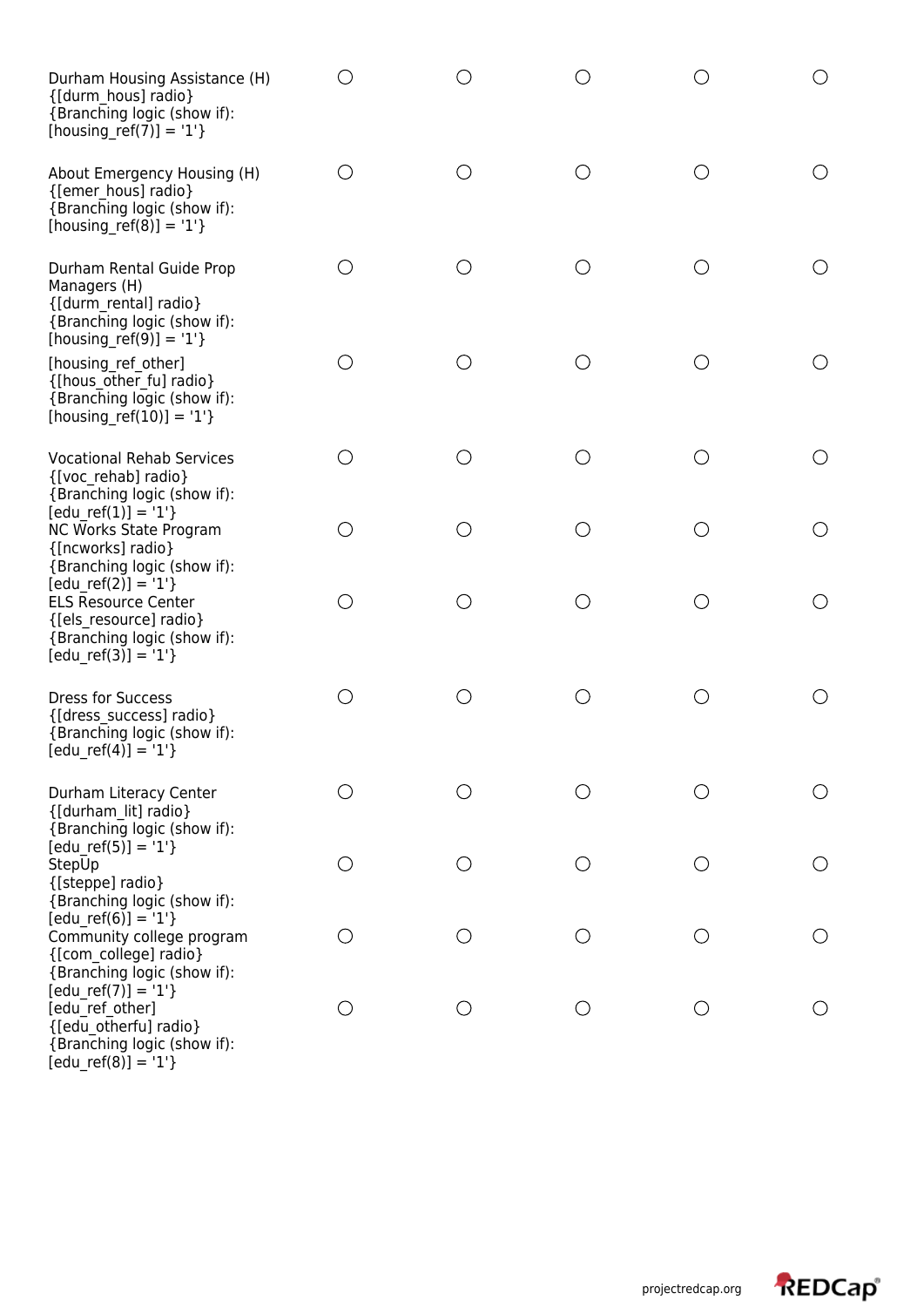| Individualized Education Plan<br>(IEP)<br>{[iep] radio}<br>{Branching logic (show if):                                                         |            |                   | ()         | ( )                                           | ( )                                             |
|------------------------------------------------------------------------------------------------------------------------------------------------|------------|-------------------|------------|-----------------------------------------------|-------------------------------------------------|
| [youth $ref(1)$ ] = '1'}<br>Head Start/NC Pre-K<br>{[durham early] radio}<br>{Branching logic (show if):<br>[youth ref(2)] = '1'}              | O          | ◯                 | O          | O                                             | O                                               |
| <b>YMCA</b><br>{[ymca] radio}<br>{Branching logic (show if):                                                                                   | O          | ( )               | O          | ( )                                           | $\left(\right)$                                 |
| $[$ youth_ref(3)] = '1'}<br>El Centro Hispano<br>{[centro] radio}<br>{Branching logic (show if):                                               | O          | ○                 | $\bigcirc$ | O                                             | O                                               |
| [youth ref(4)] = '1'}<br><b>Bull City Fit</b><br>{[bullcityfit] radio}<br>{Branching logic (show if):                                          | $\bigcirc$ | $\left(\ \right)$ | $\bigcirc$ | $\left(\begin{array}{c} 1 \end{array}\right)$ | $\left(\right)$                                 |
| $[$ youth_ref(5)] = '1'}<br>Children Developmental<br><b>Services</b><br>{[dev serv] radio}                                                    | О          | ○                 | $\bigcirc$ | ∩                                             | O                                               |
| {Branching logic (show if):<br>$[youth_ref(6)] = '1'$<br>East Durham Children Initiative<br>{[east durm] radio}<br>{Branching logic (show if): | О          |                   | O          | ( )                                           | ( )                                             |
| $[$ youth_ref(7)] = '1'}                                                                                                                       |            |                   |            |                                               |                                                 |
| Durham Parks & Rec<br>{[parksrec] radio}<br>{Branching logic (show if):<br>$[$ youth_ref(8)] = '1'}                                            | O          | ◯                 | O          | O                                             | $\left(\begin{array}{c} \end{array}\right)$     |
| Durham Public Schools<br>{[pub_school] radio}<br>{Branching logic (show if):<br>[youth ref(9)] = '1'}                                          |            |                   |            |                                               | ( )                                             |
| [youth ref other]<br>{[youth_otherfu] radio}<br>{Branching logic (show if):<br>[youth ref(10)] = '1'}                                          | O          | ()                | O          | $\bigcirc$                                    | $\left( \begin{array}{c} 1 \end{array} \right)$ |
| Legal Aid/DSS Eviction Diversion<br>Program<br>{[la_fin] radio}<br>{Branching logic (show if):<br>[fin ref(1)] = '1'}                          | O          | ()                | O          | $\left(\begin{array}{c} \end{array}\right)$   | O                                               |
| Durham Financial Assistance<br>handout (charity, city/county)<br>{[charity_fin] radio}<br>{Branching logic (show if):<br>$[fin_ref(2)] = '1'$  | О          | ( )               | $\bigcirc$ | O                                             | O                                               |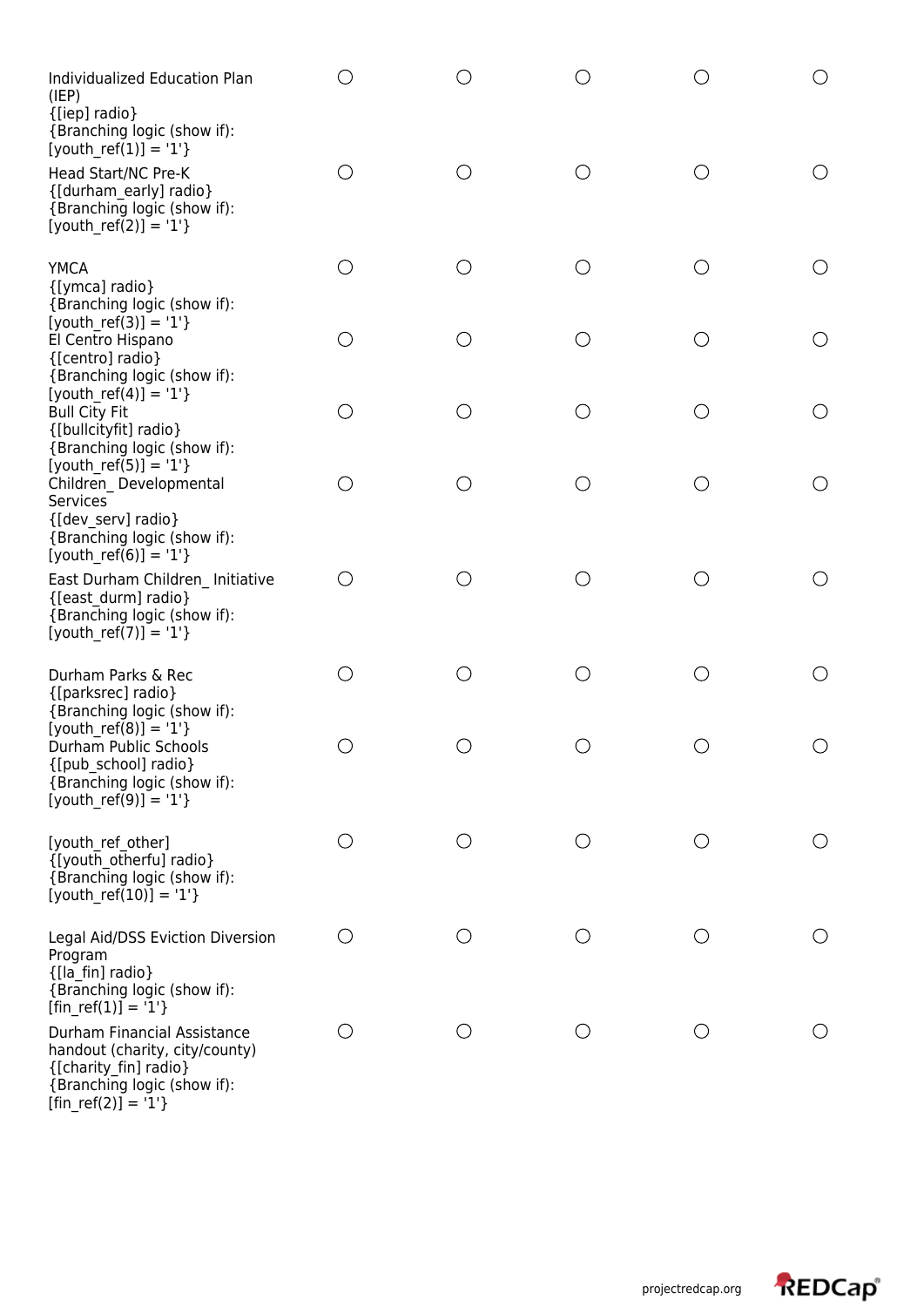| Clothing assistance (Urban<br>Ministries)<br>{[clothing] radio}<br>{Branching logic (show if):<br>$[fin_ref(3)] = '1'$                                                     | ○          |     | $\bigcirc$ |        |        |
|----------------------------------------------------------------------------------------------------------------------------------------------------------------------------|------------|-----|------------|--------|--------|
| <b>Durham Rescue Mission</b><br>{[rescue] radio}<br>{Branching logic (show if):                                                                                            | O          | ()  | $\bigcirc$ | $(\ )$ |        |
| [fin ref(4)] = '1'}<br>[fin ref other]<br>{[fin otherfu] radio}<br>{Branching logic (show if):                                                                             | $\bigcirc$ | ◯   | $\bigcirc$ | ○      |        |
| [fin ref(5)] = '1'}<br><b>NC MedAssist</b><br>{[med assist] radio}<br>{Branching logic (show if):                                                                          | $\bigcirc$ | ( ) | $\bigcirc$ | O      | О      |
| [medical ref(1)] = '1'}<br><b>Senior PharmAssist</b><br>{[senior] radio}<br>{Branching logic (show if):                                                                    | О          | ()  | $\bigcirc$ | ◯      | ○      |
| [medical ref(2)] = $'1'$ }<br>LCHC Finance Dept, medications<br>voucher<br>{[Ichc fin] radio}<br>{Branching logic (show if):<br>$[median_ref(3)] = '1'$                    | O          | ()  | $\bigcirc$ | ( )    | ( )    |
| <b>Medicaid information</b><br>{[medicaid] radio}<br>{Branching logic (show if):                                                                                           | O          | ()  | $\bigcirc$ | ( )    |        |
| [medical ref(4)] = $'1'$ }<br>LATCH<br>{[latch] radio}<br>{Branching logic (show if):                                                                                      | O          | ()  | $\bigcirc$ | ( )    | ()     |
| [medical ref(5)] = $'1'$ }<br>Dept of Social Services, Durham<br><b>Medical services</b><br>{[dss med] radio}<br>{Branching logic (show if):<br>[medical ref(6)] = $'1'$ } | $\bigcirc$ |     | $\bigcirc$ |        |        |
| Project Access<br>{[proj access] radio}<br>{Branching logic (show if):                                                                                                     | O          |     | O          | ()     |        |
| $[median_ref(7)] = '1'$<br>Duke Charity Care<br>{[duke char] radio}<br>{Branching logic (show if):                                                                         | $\bigcirc$ |     | $\bigcirc$ | O      |        |
| [medical ref(8)] = $'1'$ }<br><b>UNC Charity Care</b><br>{[unc_char] radio}<br>{Branching logic (show if):                                                                 | О          |     | $\bigcirc$ | ()     | $(\ )$ |
| $[median_ref(9)] = '1'$<br>Healthcare marketplace<br>{[marketplace] radio}<br>{Branching logic (show if):                                                                  | O          | ( ) | $\bigcirc$ | ◯      |        |

[medical\_ref(10)] = '1'}

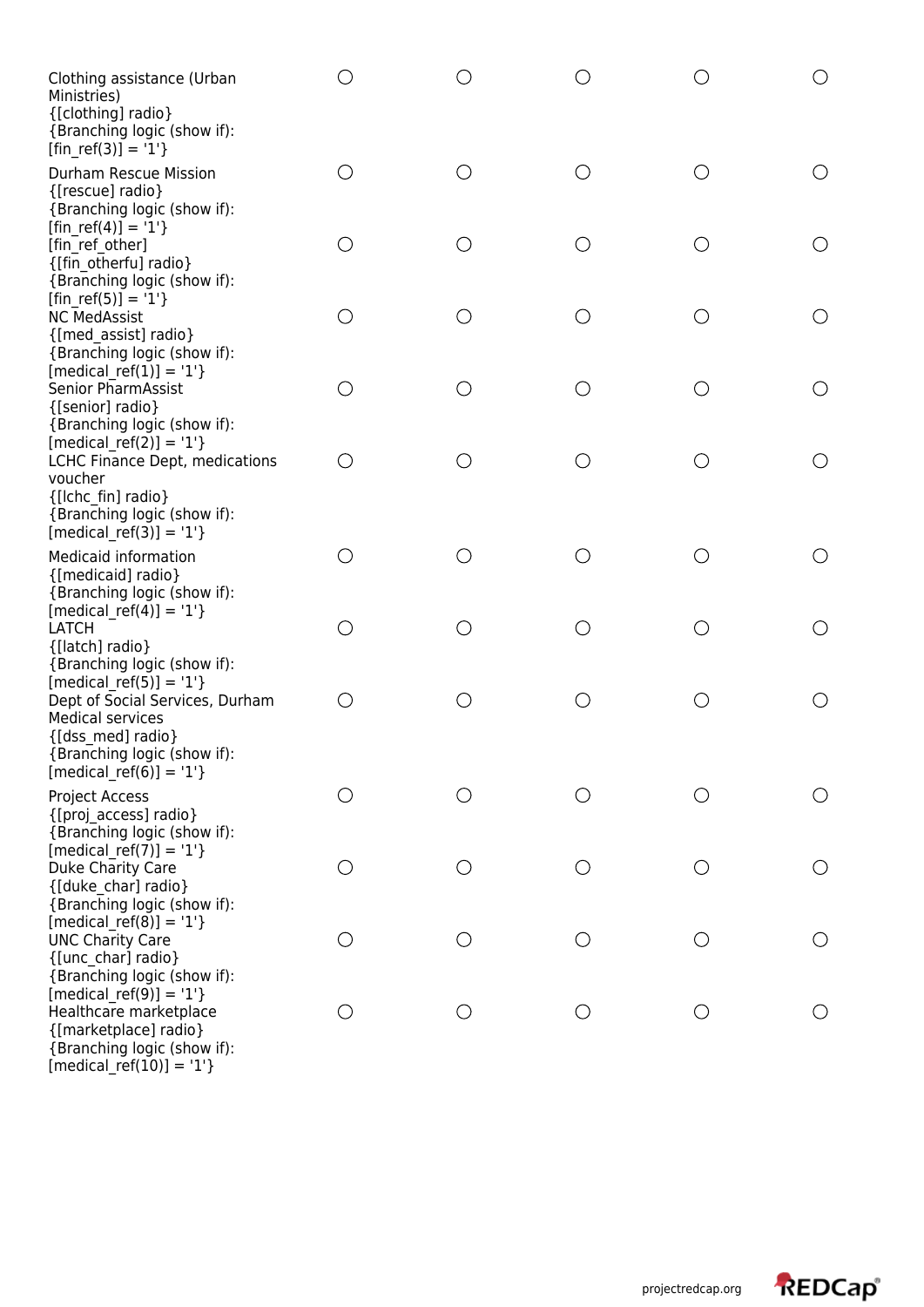| LCHC Healthcare (dental, eye)<br>{[Ichc health] radio}<br>{Branching logic (show if):<br>$[median_ref(11)] = '1'$                                                      |                                             |                                                    |            |                                               | ( )                                           |
|------------------------------------------------------------------------------------------------------------------------------------------------------------------------|---------------------------------------------|----------------------------------------------------|------------|-----------------------------------------------|-----------------------------------------------|
| [medical ref other]<br>{[med other] radio}<br>{Branching logic (show if):                                                                                              | O                                           | ○                                                  | $\bigcirc$ | O                                             | O                                             |
| [medical ref(12)] = '1'}<br>Durham Senior Life Center<br>{[dslc] radio}<br>{Branching logic (show if):                                                                 | $\left(\begin{array}{c} \end{array}\right)$ | $\left(\begin{array}{c} 0 \\ 0 \end{array}\right)$ | O          | O                                             | $\bigcirc$                                    |
| [social ref(1)] = $'1'$ }<br><b>LCHC Behavioral</b><br>Health/counseling services<br>{[bh counseling] radio}<br>{Branching logic (show if):<br>$[social_ref(2)] = '1'$ | О                                           | ( )                                                | O          | ○                                             | $\bigcirc$                                    |
| El Futuro<br>{[futuro] radio}<br>{Branching logic (show if):                                                                                                           | $\left(\right)$                             | ( )                                                | ()         | ( )                                           | $\left(\begin{array}{c} 1 \end{array}\right)$ |
| [social ref(3)] = $'1'$ }<br>Carolina Outreach<br>{[outreach] radio}<br>{Branching logic (show if):                                                                    | ○                                           | ∩                                                  | ◯          | ∩                                             | O                                             |
| [social ref(4)] = $'1'$ }<br>Alliance Behavioral Health<br>{[alliance] radio}<br>{Branching logic (show if):<br>$[social_ref(5)] = '1'$                                | ( )                                         |                                                    | $\bigcirc$ | $\left(\begin{array}{c} 1 \end{array}\right)$ | $\bigcirc$                                    |
| Quitline<br>{[quit] radio}<br>{Branching logic (show if):                                                                                                              | ◯                                           | ∩                                                  | ◯          | ∩                                             | O                                             |
| [social ref(6)] = $'1'$ }<br>Alcoholics Anonymous<br>{[alc_anon] radio}<br>{Branching logic (show if):                                                                 |                                             |                                                    | ()         |                                               | $\left(\begin{array}{c} \end{array}\right)$   |
| [social ref(7)] = $'1'$ }<br>Durham Center Access Mobile<br>Crisis Team<br>{[mobilecrisis] radio}<br>{Branching logic (show if):<br>$[social_ref(8)] = '1'$            | ()                                          | ○                                                  | O          | O                                             |                                               |
| <b>Hope Services</b><br>{[hope] radio}<br>{Branching logic (show if):                                                                                                  | ()                                          | $\left(\begin{array}{c} \end{array}\right)$        | O          | ( )                                           | $\left(\begin{array}{c} 1 \end{array}\right)$ |
| [social ref(9)] = $'1'$ }<br>LCHC Chronic Pain Support<br>Group<br>{[chronicpain] radio}<br>{Branching logic (show if):<br>$[social_ref(10)] = '1'$                    | ( )                                         | $\left(\right)$                                    | $\bigcirc$ | O                                             |                                               |
| <b>Wellness City</b><br>{[wellnesscity] radio}<br>{Branching logic (show if):<br>$[social_ref(11)] = '1'$                                                              | $\left( \quad \right)$                      |                                                    | ○          | ( )                                           |                                               |

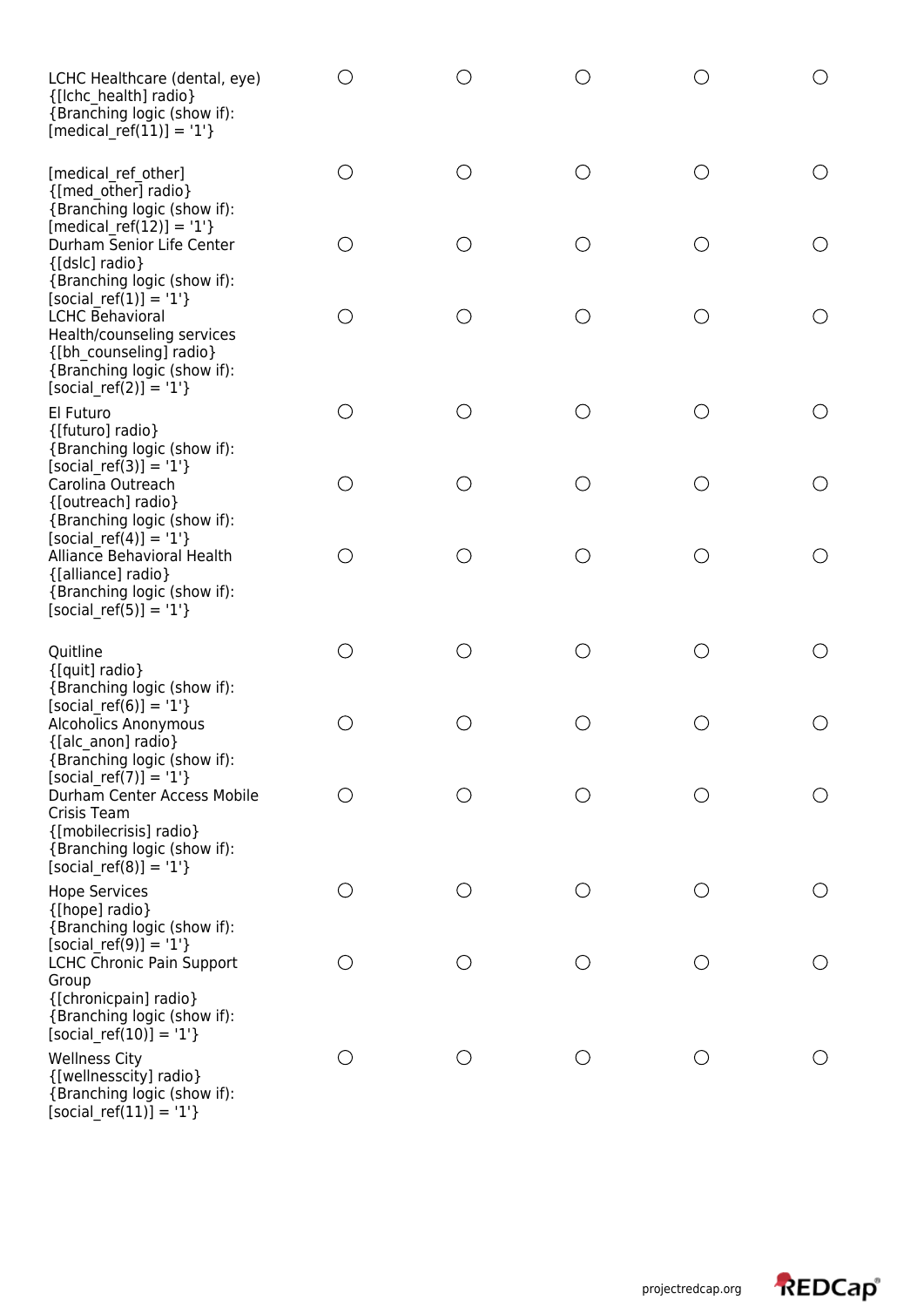| [social ref other]<br>{[social_otherfu] radio}<br>{Branching logic (show if):<br>$[social_ref(12)] = '1'$                                                               |                                             |                                               |     |                                               |     |
|-------------------------------------------------------------------------------------------------------------------------------------------------------------------------|---------------------------------------------|-----------------------------------------------|-----|-----------------------------------------------|-----|
| <b>Federal Bonding Program</b><br>{[bond] radio}<br>{Branching logic (show if):                                                                                         | ()                                          | ( )                                           | ○   | O                                             |     |
| [criminal ref(1)] = '1'}<br>Criminal Justice Resource Center                                                                                                            | $\left(\begin{array}{c} \end{array}\right)$ |                                               | ◯   | $(\ )$                                        |     |
| {[crim just] radio}<br>{Branching logic (show if):<br>[criminal ref(2)] = $'1'$ }                                                                                       |                                             |                                               |     |                                               |     |
| Formally Incarcerated Transition<br>(FIT) program<br>{[fit] radio}<br>{Branching logic (show if):<br>[criminal ref(3)] = $'1'$ }                                        | ()                                          | ()                                            | ( ) | O                                             |     |
| Re-entry programs:<br>{[re_entry] radio}<br>{Branching logic (show if):<br>[criminal ref(4)] = $'1'$ }                                                                  | O                                           |                                               | ○   | O                                             |     |
| [criminal ref other]<br>{[crim_otherfu] radio}<br>{Branching logic (show if):<br>$[criminal_ref(5)] = '1'$                                                              | ()                                          |                                               | ( ) | ( )                                           |     |
| Durham Crisis Response Center<br>(DCRC)<br>{[dcrc] radio}<br>{Branching logic (show if):<br>[violence_ref(1)] = '1'}                                                    | ()                                          |                                               | ∩   | $\left(\begin{array}{c} 1 \end{array}\right)$ |     |
| <b>LCHC Behavioral</b><br>Health/Counseling services<br>{[bh_violence] radio}<br>{Branching logic (show if):<br>[violence ref(2)] = '1'}                                | ()                                          |                                               | ( ) |                                               |     |
| [violence ref other]<br>{[viol otherfu] radio}<br>{Branching logic (show if):<br>[violence_ref(3)] = '1'}                                                               | ()                                          |                                               | ()  | O                                             |     |
| <b>Assurance Wireless</b><br>{[assurance] radio}<br>{Branching logic (show if):                                                                                         | O                                           | $\left(\begin{array}{c} 1 \end{array}\right)$ | ○   | $\bigcirc$                                    | ( ) |
| $[utilities(1)] = '1'$<br>Dept of Social Services, Durham<br><b>Utilities Assistance</b><br>{[dss util] radio}<br>{Branching logic (show if):<br>$[utilities(2)] = '1'$ | ()                                          | ()                                            | ( ) | $\bigcirc$                                    |     |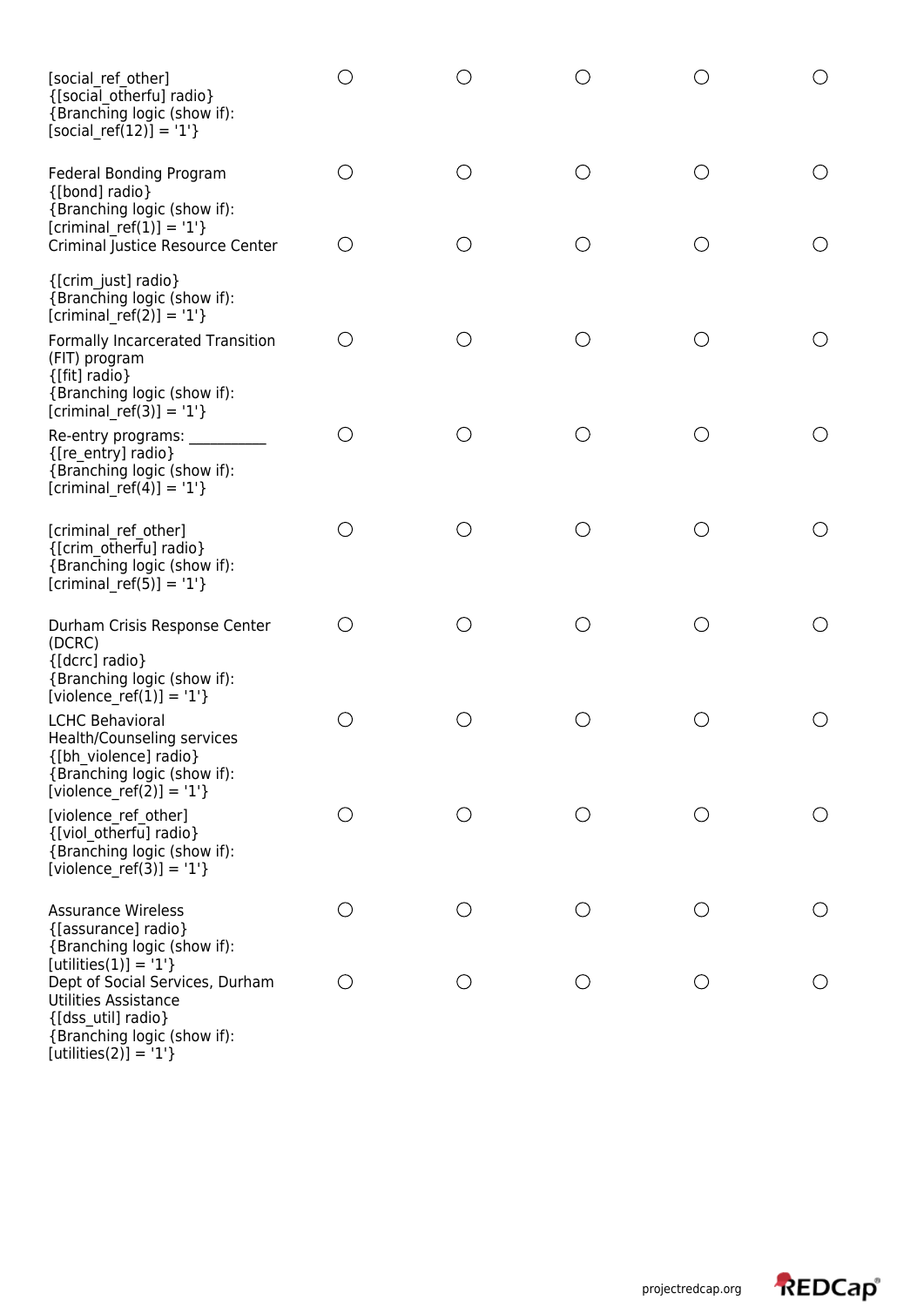| [utilities ref other]<br>{[util otherfu] radio}<br>{Branching logic (show if):<br>$[utilities(3)] = '1'$ |  |     |  |
|----------------------------------------------------------------------------------------------------------|--|-----|--|
| Did patient agree to four week follow-up?                                                                |  | Yes |  |

 $\{$  [consent4] yesno}  $\bigcirc$  No

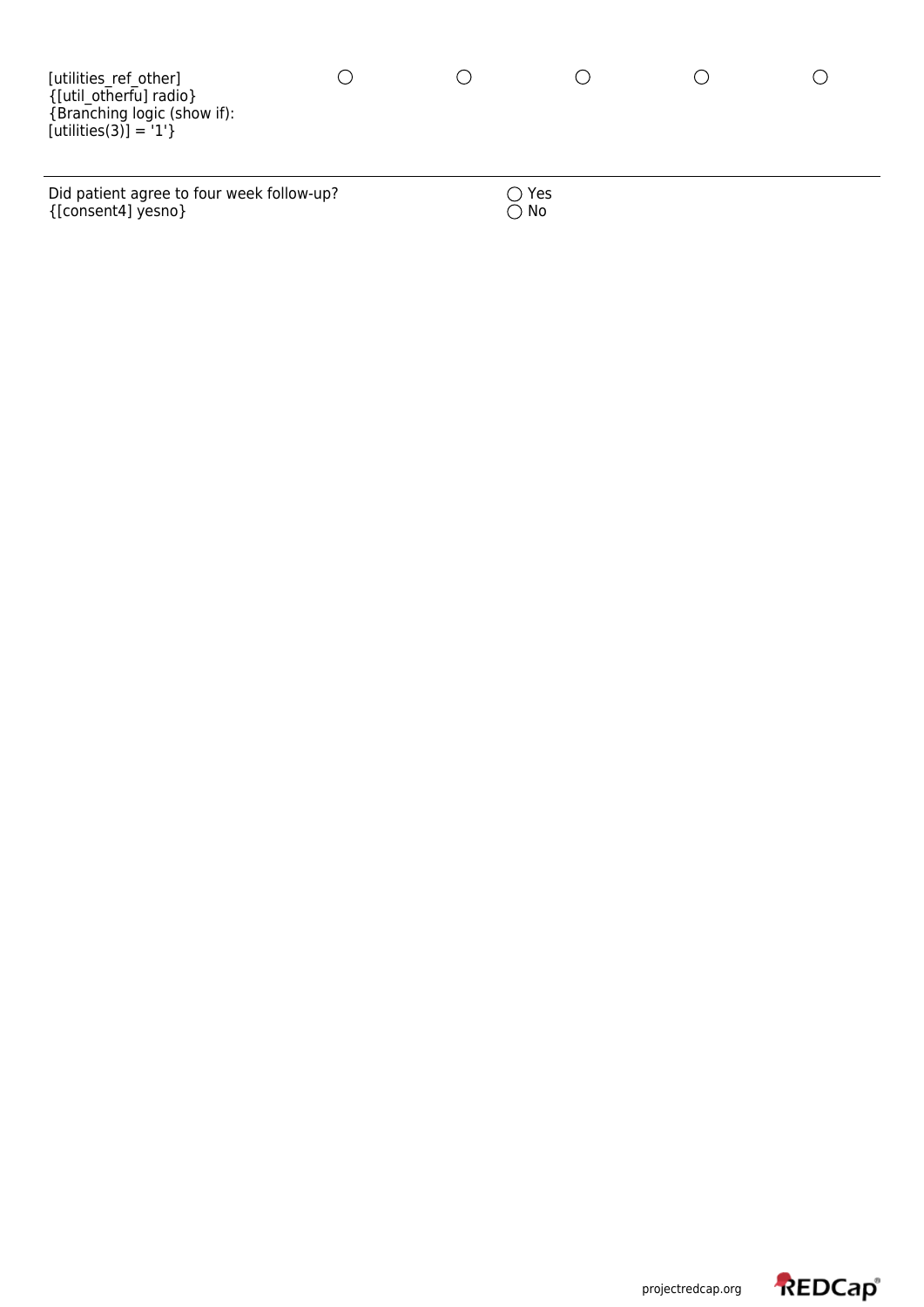# **Help Desk Project (Week 4)**

| Call Outcome 1<br>{[calloutcome1_w4] dropdown autocomplete}                                                                                                                                                                                                                                                                                                    | $\bigcirc$ {1} Disconnected phone line<br>$\bigcirc$ {2} Wrong number<br>$\bigcirc$ {3} Someone hung up on you<br>$\bigcirc$ {4} Asked to be removed<br>$\bigcirc$ {5} Need to reschedule<br>$\bigcirc$ {6} Left VM<br>$\bigcirc$ {7} Called, no option to leave VM<br>$\bigcirc$ {8} Someone hung up on you<br>$\bigcirc$ {9} Finished script with patient or proxy<br>$\bigcirc$ {10}<br>$\bigcirc$ {11}<br>$\bigcirc$ {12} |
|----------------------------------------------------------------------------------------------------------------------------------------------------------------------------------------------------------------------------------------------------------------------------------------------------------------------------------------------------------------|-------------------------------------------------------------------------------------------------------------------------------------------------------------------------------------------------------------------------------------------------------------------------------------------------------------------------------------------------------------------------------------------------------------------------------|
| Call Outcome 2<br>{[calloutcome2 w4] dropdown autocomplete}<br>{Branching logic (show if): [calloutcome1 $w4$ ] = '1'<br>or [calloutcome1 $w4$ ] = '2' or [calloutcome1 $w4$ ] =<br>'3' or [calloutcome1 $w4$ ] = '4' or [calloutcome1 $w4$ ]<br>$=$ '5' or [calloutcome1 w4] = '6' or<br>[calloutcome1 $w4$ ] = $\overline{7}$ or [calloutcome1 $w4$ ] = '8'} | $\bigcirc$ {1} Disconnected phone line<br>$\bigcirc$ {2} Wrong number<br>$\bigcirc$ {3} Someone hung up on you<br>$\bigcirc$ {4} Asked to be removed<br>$\bigcirc$ {5} Need to reschedule<br>$\bigcirc$ {6} Left VM<br>$\bigcirc$ {7} Called, no option to leave VM<br>$\bigcirc$ {8} Someone hung up on you<br>$\bigcirc$ {9} Finished script with patient or proxy<br>$\bigcirc$ {10}<br>$\bigcirc$ {11}<br>$\bigcirc$ {12} |
| Call Outcome 3<br>{[calloutcome3 w4] dropdown autocomplete}<br>{Branching logic (show if): [calloutcome2 $w4$ ] = '1'<br>or [calloutcome2 w4] = '2' or [calloutcome2 w4] =<br>'3' or [calloutcome2 $w4$ ] = '4' or [calloutcome2 $w4$ ]<br>$=$ '5' or [calloutcome2 w4] = '6' or<br>[calloutcome2_w4] = $\overline{7}$ or [calloutcome2 w4] = '8'}             | $\bigcirc$ {1} Disconnected phone line<br>$\bigcirc$ {2} Wrong number<br>$\bigcirc$ {3} Someone hung up on you<br>$\bigcirc$ {4} Asked to be removed<br>$\bigcirc$ {5} Need to reschedule<br>$\bigcirc$ {6} Left VM<br>$\bigcirc$ {7} Called, no option to leave VM<br>$\bigcirc$ {8} Someone hung up on you<br>$\bigcirc$ {9} Finished script with patient or proxy<br>$\bigcirc$ {10}<br>$\bigcirc$ {11}<br>$\bigcirc$ {12} |

Length of Call (minutes)  $\{[\mathsf{length4}]\ \mathsf{text}\ \mathsf{integer}\}$ 

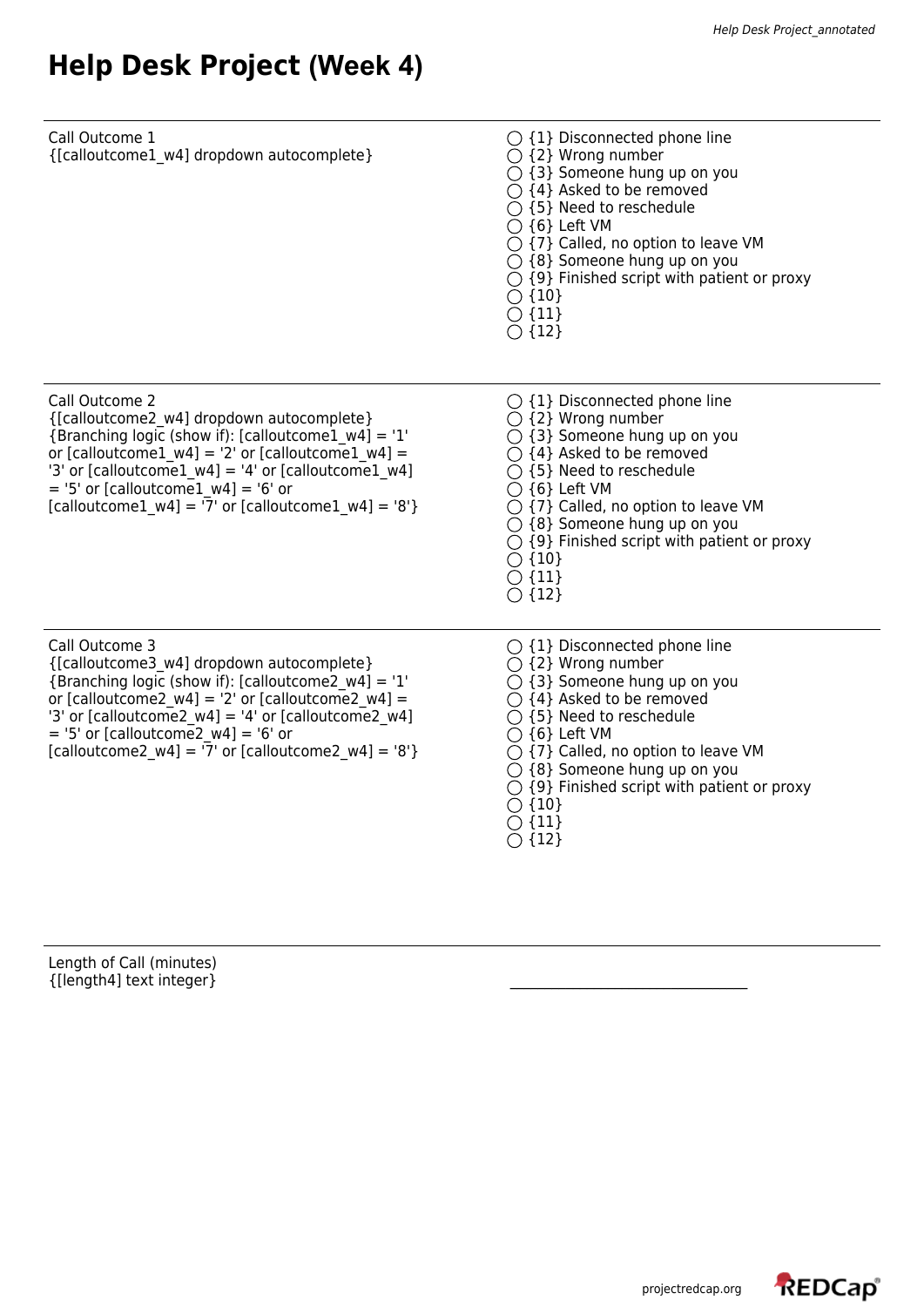|                                                                                                                                                 | {1} Did not<br>contact | {2} Attempted<br>attempt to make but did not make<br>contact | {3} Contacted<br>but not qualified<br>for services | {4} In process of<br>obtaining<br>services, but<br>services not<br>started yet | {8} Services<br>started |  |
|-------------------------------------------------------------------------------------------------------------------------------------------------|------------------------|--------------------------------------------------------------|----------------------------------------------------|--------------------------------------------------------------------------------|-------------------------|--|
| Dept of Social Services, Durham<br>(Food Stamps)<br>{[dss fi w4] radio}<br>{Branching logic (show if):<br>$[food ref(1)] = '1'$ }               | ◯                      | ◯                                                            | O                                                  | ( )                                                                            | O                       |  |
| <b>Bull City Bucks</b><br>{[bucks w4] radio}<br>{Branching logic (show if):                                                                     | $\left(\right)$        | О                                                            | O                                                  | $\bigcirc$                                                                     | О                       |  |
| $[food ref(2)] = '1'$<br>More in My Basket<br>{[basket w4] radio}<br>{Branching logic (show if):                                                | $\bigcirc$             | О                                                            | O                                                  | O                                                                              | $\bigcirc$              |  |
| $[food ref(3)] = '1'$<br>Meals on Wheels<br>${[mow w4] radio]}$<br>{Branching logic (show if):                                                  | O                      | O                                                            | O                                                  | ◯                                                                              | $\bigcirc$              |  |
| $[food ref(4)] = '1'$<br>Women, Infants, and Children<br>(WIC)<br>${[wic w4] radio]}$<br>{Branching logic (show if):<br>$[food ref(5)] = '1'$ } | $\bigcirc$             | O                                                            | O                                                  | $\bigcirc$                                                                     | $\bigcirc$              |  |
| Durham Public Pantries<br>Calendar<br>{[pantries w4] radio}                                                                                     | ◯                      | ◯                                                            | $\bigcirc$                                         |                                                                                | O                       |  |
| {Branching logic (show if):<br>$[food\_ref(6) = '1']$<br>Other<br>{[foodotherfu w4] radio}                                                      | $\bigcirc$             | $\bigcirc$                                                   | ( )                                                |                                                                                | $\bigcirc$              |  |

{Branching logic (show if): [food\_ref(7)] = '1'}

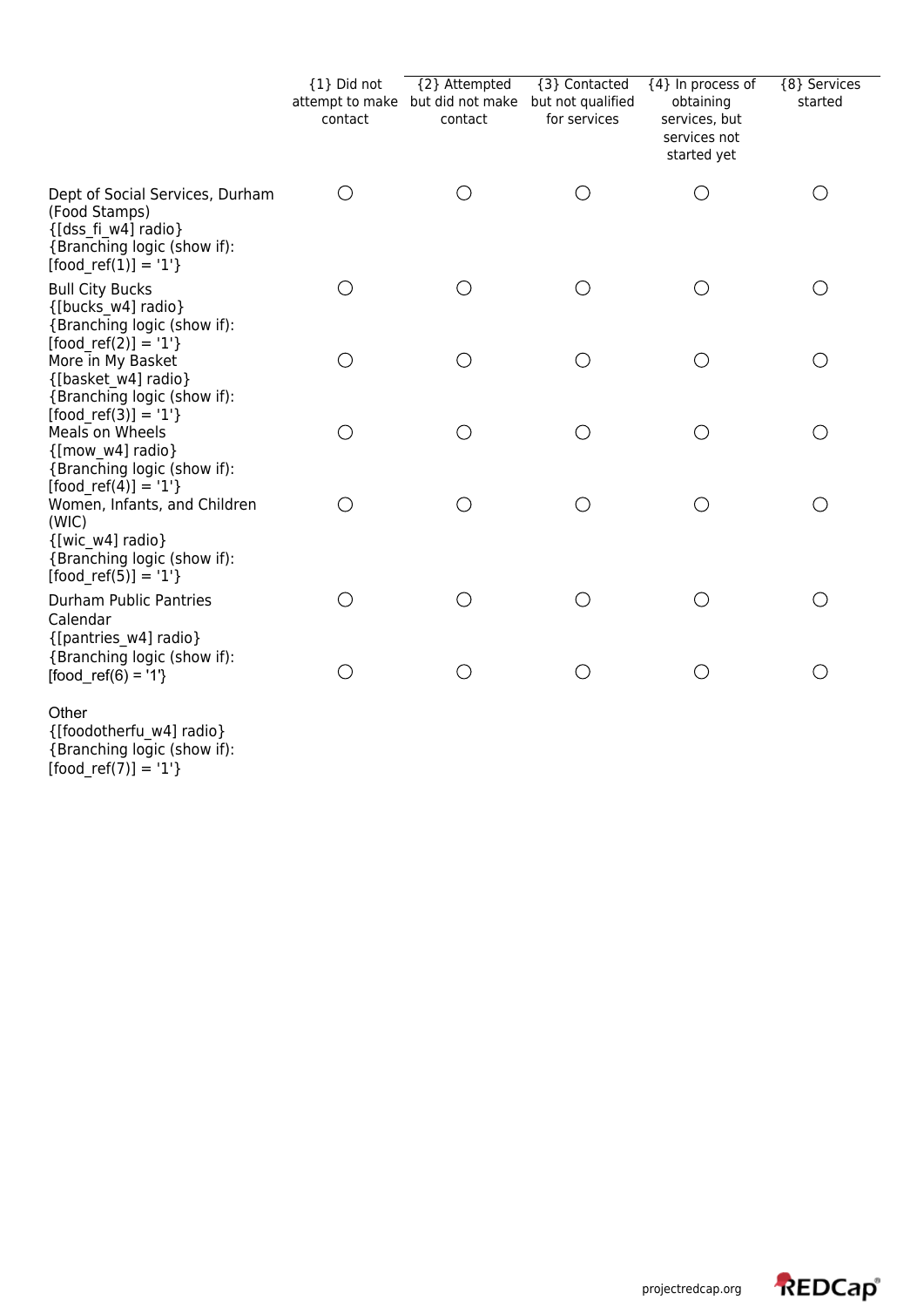| Medicaid Van: Access or<br>Absolute (Durham County)<br>{[medi trans w4] radio}<br>{Branching logic (show if):<br>$[transport_ref(1)] = '1'$                                              | ()                                            |            | O          |                                               | ()                                          |
|------------------------------------------------------------------------------------------------------------------------------------------------------------------------------------------|-----------------------------------------------|------------|------------|-----------------------------------------------|---------------------------------------------|
| <b>LCHC Transportation Services</b><br>{[Ichc trans w4] radio}<br>{Branching logic (show if):<br>$[transport_ref(2)] = '1'$                                                              | $\left(\begin{array}{c} 1 \end{array}\right)$ | ( )        | O          | $\left(\begin{array}{c} 1 \end{array}\right)$ | $\left(\right)$                             |
| GoDurham Discount ID cards<br>{[busspass_w4] radio}<br>{Branching logic (show if):<br>$[transport_ref(3)] = '1'$                                                                         | $(\ )$                                        | $( \ )$    | $\bigcirc$ | ( )                                           | $\left(\begin{array}{c} \end{array}\right)$ |
| <b>GoDurham Access Paratransit</b><br>{[paratransit w4] radio}<br>{Branching logic (show if):<br>[transport_ref(4)] = '1'}                                                               | O                                             | ( )        | $\bigcirc$ | $\left(\begin{array}{c} \end{array}\right)$   | $\left(\begin{array}{c} \end{array}\right)$ |
| [transport ref other]<br>{[transotherfu w4] radio}<br>{Branching logic (show if):<br>[transport ref(5)] = $'1'$ }                                                                        | ()                                            | ()         | $\bigcirc$ | $\left(\begin{array}{c} 1 \end{array}\right)$ | ◯                                           |
| <b>DHIC</b><br>{[dhic w4] radio}                                                                                                                                                         | ◯                                             | ( )        | $\bigcirc$ | ( )                                           | O                                           |
| {Branching logic (show if):<br>[housing_ref(1)] = $'1'$ }<br>Rebuilding Together of the<br>Triangle<br>{[rebuild w4] radio}<br>{Branching logic (show if):<br>[housing_ref(2)] = $'1'$ } | ()                                            | ◯          | $\bigcirc$ | ◯                                             | O                                           |
| The Furniture Project<br>{[furniture w4] radio}<br>{Branching logic (show if):<br>[housing ref(3)] = '1'}                                                                                | O)                                            | O)         | $\bigcirc$ |                                               | O                                           |
| Urgent Repair Program (Habitat<br>for Humanity)<br>{[repair_w4] radio}<br>{Branching logic (show if):<br>[housing ref(4)] = '1'}                                                         | $\left(\right)$                               | $\bigcirc$ | $\bigcirc$ | O                                             | $\left( \right)$                            |
| Dept of Social Services, Durham<br>Housing (H)<br>{[dss hous w4] radio}<br>{Branching logic (show if):<br>[housing ref(5)] = '1'}                                                        | $(\ )$                                        | ()         | $\bigcirc$ | ()                                            | $\left(\begin{array}{c} \end{array}\right)$ |
| Reinvestment Partners Durham<br>Rental Guide (H)<br>{[reinvest_w4] radio}<br>{Branching logic (show if):<br>[housing ref(6)] = $'1'$ }                                                   | ()                                            | ( )        | $\bigcirc$ | ()                                            | ( )                                         |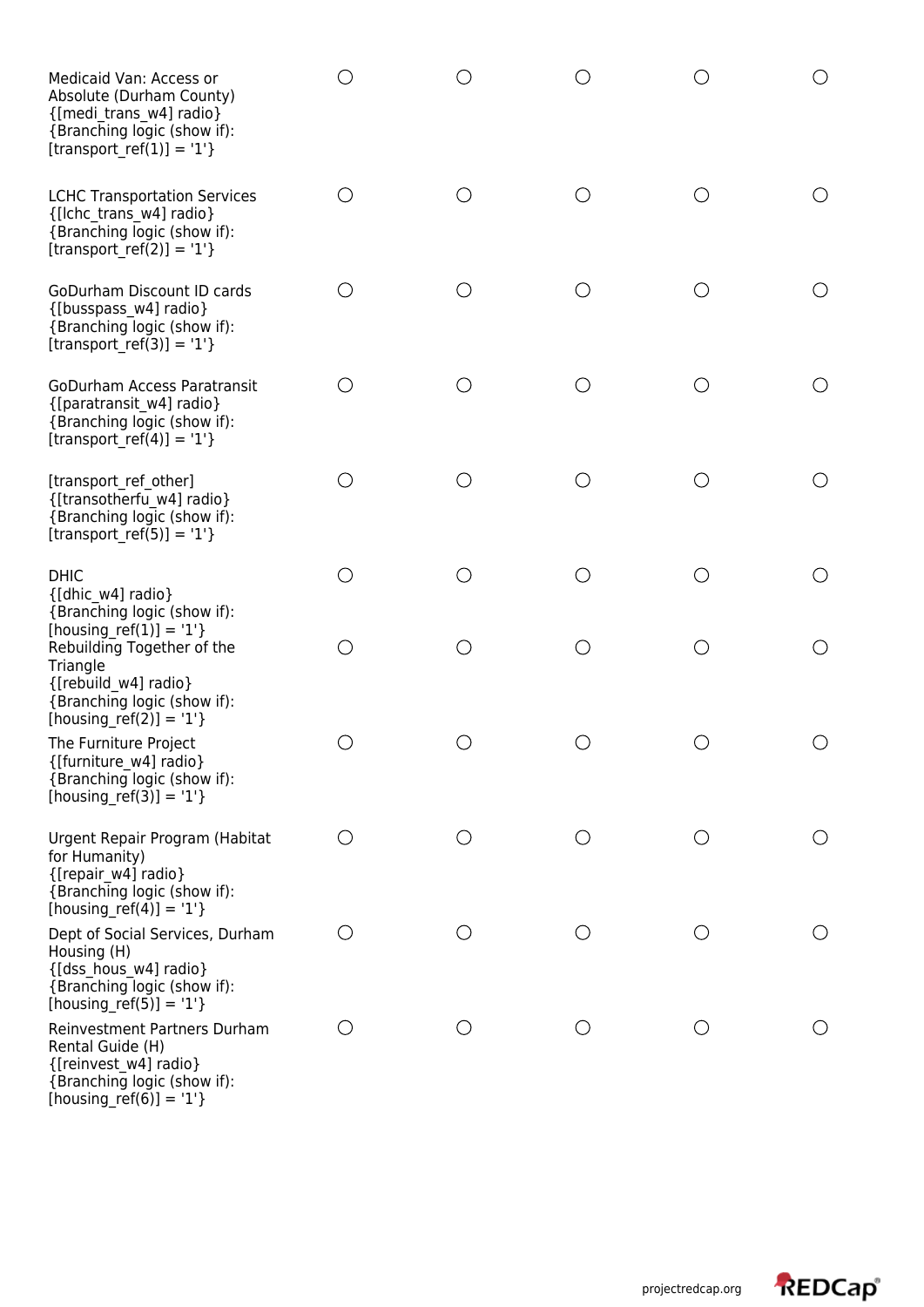| Durham Housing Assistance (H)<br>{[durm hous w4] radio}<br>{Branching logic (show if):<br>[housing_ref(7)] = '1'}                      |                                             |                                               |                 |            |                                                    |
|----------------------------------------------------------------------------------------------------------------------------------------|---------------------------------------------|-----------------------------------------------|-----------------|------------|----------------------------------------------------|
| About Emergency Housing (H)<br>{[emer hous w4] radio}<br>{Branching logic (show if):<br>[housing_ref(8)] = $'1'$ }                     | ()                                          | ◯                                             | О               | O          | $\left(\begin{array}{c} 1 \end{array}\right)$      |
| Durham Rental Guide Prop<br>Managers (H)<br>{[durm_rental_w4] radio}<br>{Branching logic (show if):<br>[housing_ref(9)] = '1'}         | ( )                                         | $\left(\begin{array}{c} 1 \end{array}\right)$ | $\left(\right)$ | ( )        | ()                                                 |
| [housing_ref_other]<br>{[hous_other_fu_w4] radio}<br>{Branching logic (show if):<br>[housing ref(10)] = '1'}                           | O                                           | ◯                                             | ∩               | ( )        |                                                    |
| <b>Vocational Rehab Services</b><br>{[voc rehab w4] radio}<br>{Branching logic (show if):<br>$[edu_ref(1)] = '1'$                      | $\left(\begin{array}{c} \end{array}\right)$ |                                               | О               |            | ( )                                                |
| NC Works State Program<br>{[ncworks w4] radio}<br>{Branching logic (show if):                                                          | O                                           | $\left(\begin{array}{c} 1 \end{array}\right)$ | ◯               | ( )        | $\left(\begin{array}{c} 0 \\ 0 \end{array}\right)$ |
| $[edu ref(2)] = '1'$<br><b>ELS Resource Center</b><br>{[els_resource_w4] radio}<br>{Branching logic (show if):<br>$[edu_ref(3)] = '1'$ | ()                                          | ()                                            | ∩               |            | ()                                                 |
| <b>Dress for Success</b><br>{[dress success w4] radio}<br>{Branching logic (show if):<br>$[edu ref(4)] = '1'$                          | ◯                                           | $(\ )$                                        |                 | $( \ )$    | ()                                                 |
| Durham Literacy Center<br>{[durham lit w4] radio}<br>{Branching logic (show if):<br>$[edu_ref(5)] = '1'$ }                             | О                                           | O                                             | О               | $\bigcirc$ | O                                                  |
| StepUp<br>{[steppe_w4] radio}<br>{Branching logic (show if):                                                                           | ()                                          | O                                             | $\bigcirc$      | $\bigcirc$ | $\bigcirc$                                         |
| $[edu ref(6)] = '1'$<br>Community college program<br>{[com college w4] radio}<br>{Branching logic (show if):<br>$[edu_ref(7)] = '1'$   | O                                           | O                                             | $\bigcirc$      | $\bigcirc$ | O                                                  |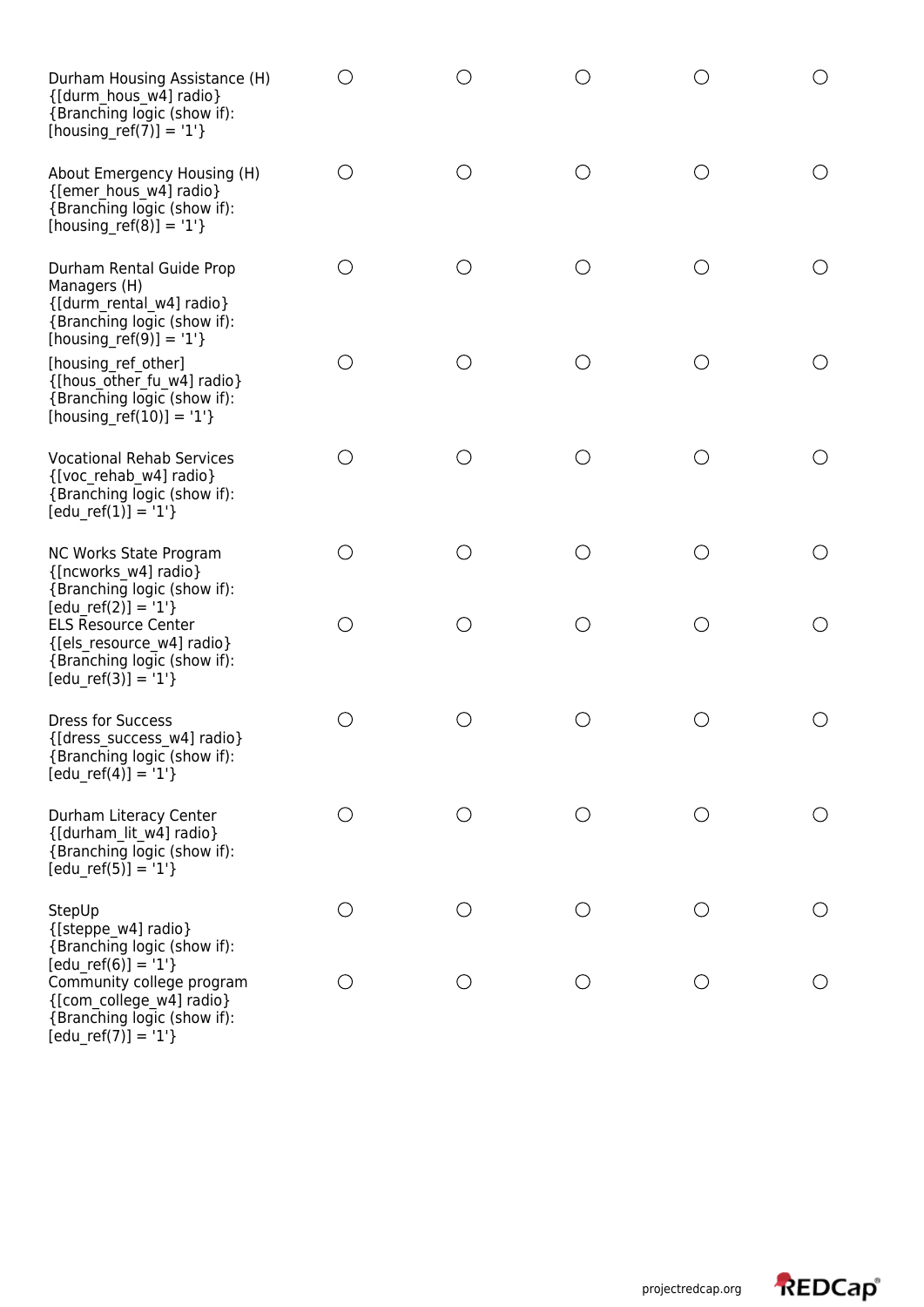| [edu ref other]<br>{[edu otherfu w4] radio}<br>{Branching logic (show if):<br>$[edu_ref(8)] = '1'$                                                  | ()    | ()                                            |        | ( )                                           |            |
|-----------------------------------------------------------------------------------------------------------------------------------------------------|-------|-----------------------------------------------|--------|-----------------------------------------------|------------|
| Individualized Education Plan<br>(IEP)<br>{[iep w4] radio}<br>{Branching logic (show if):<br>$[$ youth_ref(1)] = '1'}                               | ◯     | O                                             | О      | O                                             | ○          |
| Head Start/NC Pre-K<br>{[durham_early_w4] radio}<br>{Branching logic (show if):<br>$[$ youth_ref(2)] = '1'}                                         | ()    | $\left(\begin{array}{c} 1 \end{array}\right)$ | ()     | $\left(\begin{array}{c} 1 \end{array}\right)$ | ( )        |
| <b>YMCA</b><br>{[ymca w4] radio}                                                                                                                    | О     | ∩                                             |        | ○                                             |            |
| {Branching logic (show if):<br>[youth ref(3)] = '1'}<br>El Centro Hispano<br>{[centro w4] radio}<br>{Branching logic (show if):                     | ◯     | ◯                                             | ()     | O                                             | ( )        |
| [youth ref(4)] = '1'}<br><b>Bull City Fit</b><br>{[bullcityfit w4] radio}<br>{Branching logic (show if):                                            | О     | O                                             | ◯      | O                                             |            |
| [youth ref(5)] = '1'}<br>Children Developmental<br><b>Services</b><br>{[dev serv w4] radio}<br>{Branching logic (show if):<br>[youth ref(6)] = '1'} | О     | $(\ )$                                        | $(\ )$ | O                                             |            |
| East Durham Children Initiative<br>{[east durm w4] radio}<br>{Branching logic (show if):<br>$[$ youth_ref(7)] = '1'}                                | $($ ) | O                                             | $(\ )$ | O                                             |            |
| Durham Parks & Rec<br>{[parksrec w4] radio}<br>{Branching logic (show if):<br>$[$ youth_ref(8)] = '1'}                                              |       |                                               | ( )    | ( )                                           | $\bigcirc$ |
| Durham Public Schools<br>{[pub_school_w4] radio}<br>{Branching logic (show if):<br>$[$ youth_ref(9)] = '1'}                                         | О     | O                                             | ( )    | $\bigcirc$                                    | $\bigcirc$ |
| [youth ref other]<br>{[youth_otherfu_w4] radio}<br>{Branching logic (show if):<br>[youth ref(10)] = '1'}                                            | O     | ◯                                             | ○      | ◯                                             | O          |
| Legal Aid/DSS Eviction Diversion<br>Program<br>{[la_fin_w4] radio}<br>{Branching logic (show if):<br>[fin ref(1)] = '1'}                            | ()    | $\bigcirc$                                    |        | ( )                                           |            |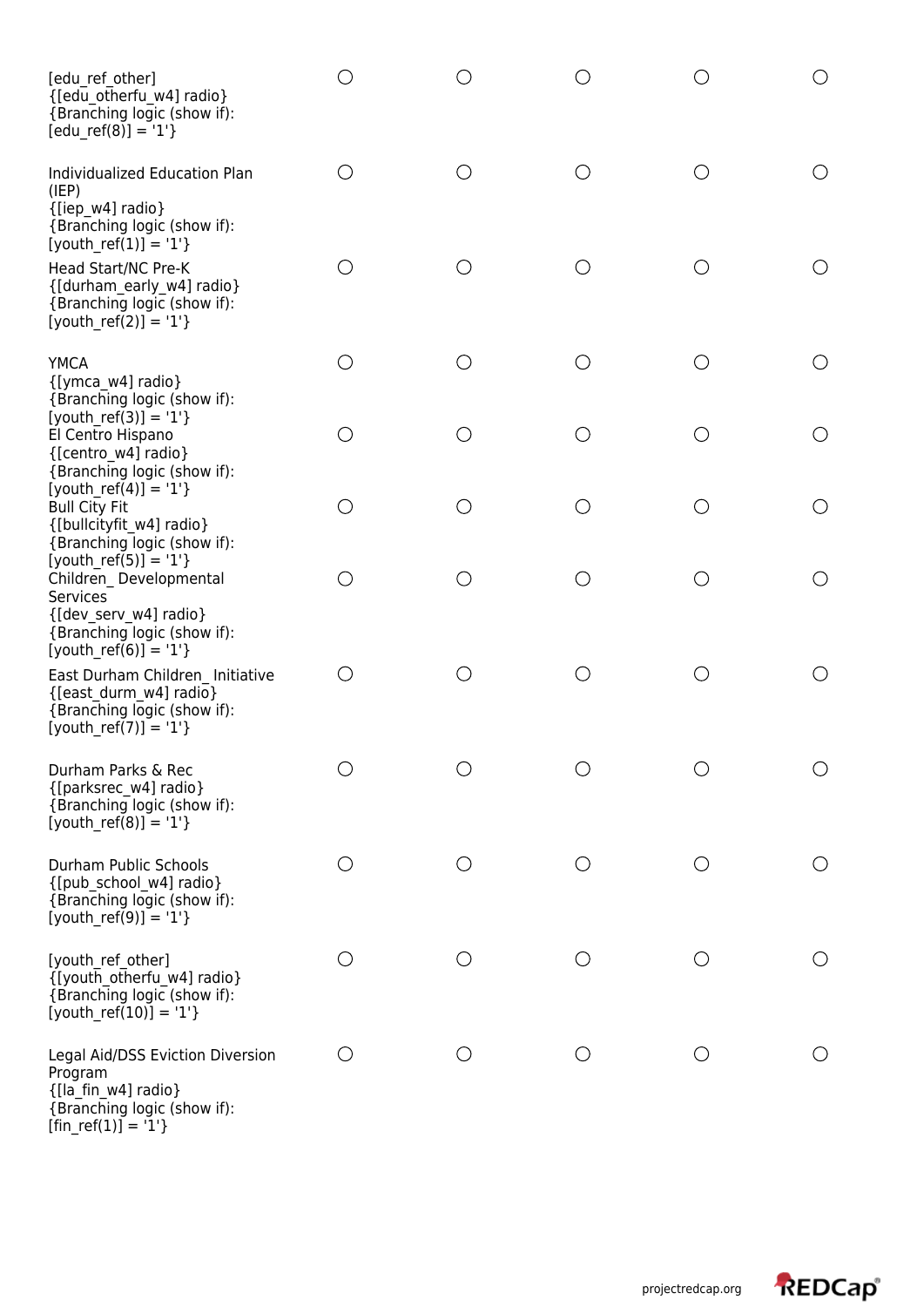| Durham Financial Assistance<br>handout (charity, city/county)<br>{[charity fin w4] radio}<br>{Branching logic (show if):<br>$[fin_ref(2)] = '1'$                           |                                             |                                             | $\bigcirc$ |                 |                                                 |
|----------------------------------------------------------------------------------------------------------------------------------------------------------------------------|---------------------------------------------|---------------------------------------------|------------|-----------------|-------------------------------------------------|
| Clothing assistance (Urban<br>Ministries)<br>{[clothing w4] radio}<br>{Branching logic (show if):<br>$[fin_ref(3)] = '1'$                                                  | ( )                                         | ( )                                         | O          | $\left(\right)$ | $\left( \begin{array}{c} 1 \end{array} \right)$ |
| Durham Rescue Mission<br>{[rescue w4] radio}<br>{Branching logic (show if):                                                                                                | ◯                                           | ( )                                         | $\bigcirc$ | ( )             |                                                 |
| [fin ref(4)] = '1'}<br>[fin ref other]<br>{[fin otherfu w4] radio}<br>{Branching logic (show if):                                                                          | ()                                          | ( )                                         | О          | ◯               | ◯                                               |
| [fin ref(5)] = '1'}<br><b>NC MedAssist</b><br>{[med assist w4] radio}<br>{Branching logic (show if):                                                                       | O                                           | ◯                                           | $\bigcirc$ | O               | ◯                                               |
| [medical ref(1)] = '1'}<br><b>Senior PharmAssist</b><br>{[senior w4] radio}<br>{Branching logic (show if):                                                                 | O                                           | ( )                                         | О          | ◯               | ()                                              |
| [medical ref(2)] = $'1'$ }<br>LCHC Finance Dept, medications<br>voucher<br>{[Ichc fin w4] radio}<br>{Branching logic (show if):<br>[medical ref(3)] = $'1'$ }              | ∩                                           |                                             | $\bigcirc$ | ◯               | O                                               |
| <b>Medicaid information</b><br>{[medicaid w4] radio}<br>{Branching logic (show if):<br>[medical ref(4)] = '1'}                                                             | ()                                          |                                             | O          |                 |                                                 |
| <b>LATCH</b><br>{[latch w4] radio}<br>{Branching logic (show if):                                                                                                          |                                             |                                             | ∩          |                 | O                                               |
| [medical ref(5)] = $'1'$ }<br>Dept of Social Services, Durham<br><b>Medical services</b><br>{[dss med w4] radio}<br>{Branching logic (show if):<br>$[median_ref(6)] = '1'$ | $\left(\begin{array}{c} \end{array}\right)$ | ( )                                         | $\bigcirc$ | ()              | O                                               |
| Project Access<br>{[proj_access_w4] radio}<br>{Branching logic (show if):                                                                                                  | ()                                          | $\left(\begin{array}{c} \end{array}\right)$ | О          | O               | ()                                              |
| [medical ref(7)] = $'1'$ }<br>Duke Charity Care<br>{[duke char w4] radio}<br>{Branching logic (show if):<br>$[median_ref(8)] = '1'$                                        | ()                                          |                                             | О          |                 |                                                 |

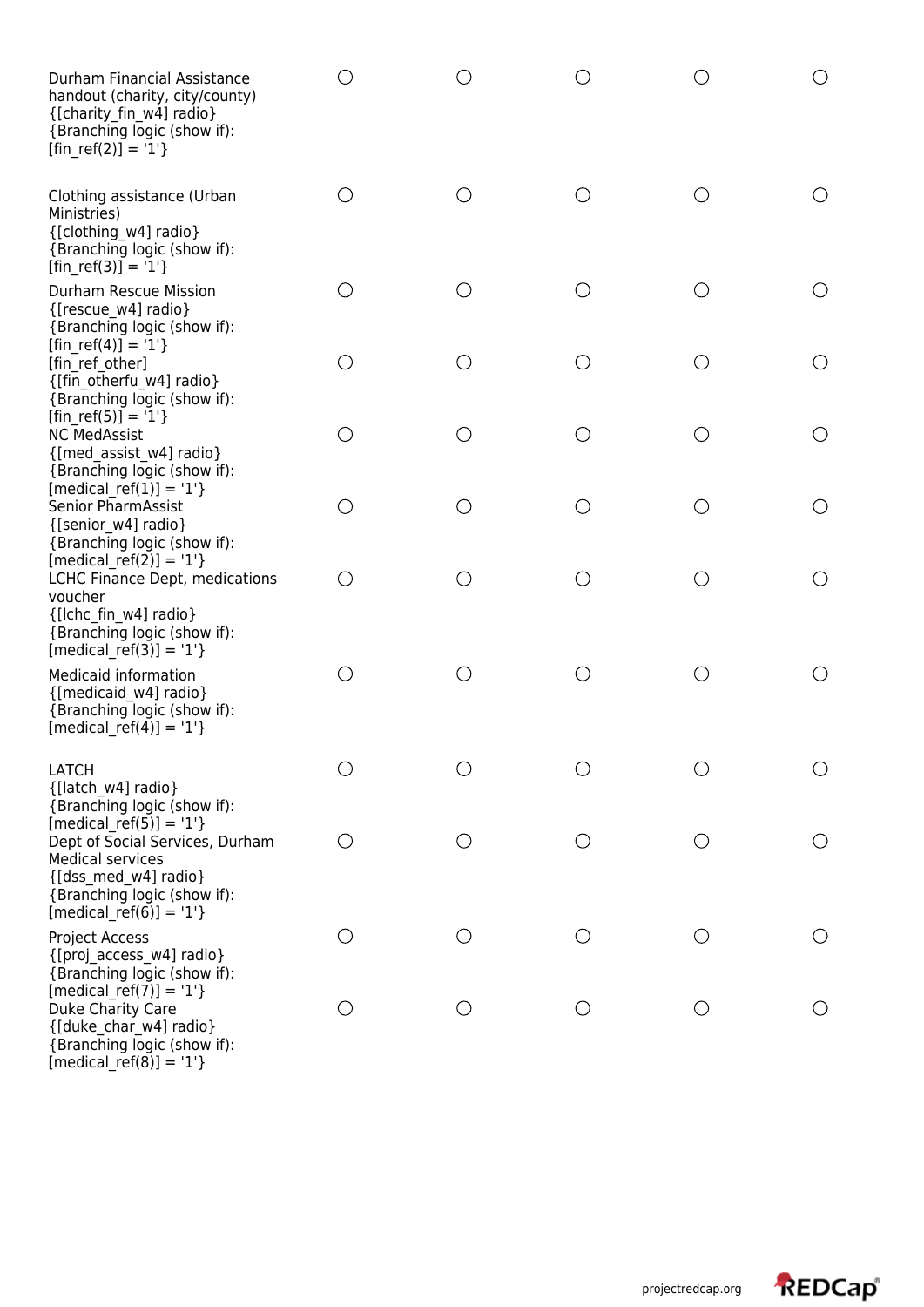| <b>UNC Charity Care</b><br>{[unc_char_w4] radio}<br>{Branching logic (show if):                                                              |                                             |     |                                               |     | ◯               |
|----------------------------------------------------------------------------------------------------------------------------------------------|---------------------------------------------|-----|-----------------------------------------------|-----|-----------------|
| $[median_ref(9)] = '1'$<br>Healthcare marketplace<br>{[marketplace w4] radio}<br>{Branching logic (show if):<br>$[median_ref(10)] = '1'$     | ( )                                         |     | ()                                            | ( ) | O               |
| LCHC Healthcare (dental, eye)<br>{[Ichc health w4] radio}<br>{Branching logic (show if):<br>$[median_ref(11)] = '1'$                         | ◯                                           |     | ◯                                             | ◯   |                 |
| [medical ref other]<br>{[med other w4] radio}<br>{Branching logic (show if):<br>$[median_ref(12)] = '1'$                                     | О                                           |     | O                                             | ( ) |                 |
| Durham Senior Life Center<br>{[dslc w4] radio}<br>{Branching logic (show if):<br>$[social_ref(1)] = '1'$                                     | $(\ )$                                      | ( ) | O                                             | O   |                 |
| <b>LCHC Behavioral</b><br>Health/counseling services<br>{[bh_counseling_w4] radio}<br>{Branching logic (show if):<br>$[social_ref(2)] = '1'$ | O                                           |     | ◯                                             | O   | $(\ )$          |
| El Futuro<br>{[futuro w4] radio}<br>{Branching logic (show if):                                                                              | О                                           | ( ) | ◯                                             | ◯   | ◯               |
| [social ref(3)] = $'1'$ }<br>Carolina Outreach<br>{[outreach w4] radio}<br>{Branching logic (show if):                                       | О                                           |     | ∩                                             | ◯   | $\bigcirc$      |
| [social ref(4)] = '1'}<br>Alliance Behavioral Health<br>{[alliance_w4] radio}<br>{Branching logic (show if):<br>$[social_ref(5)] = '1'$      | ()                                          |     | ()                                            | ( ) | $\left(\right)$ |
| Quitline<br>{[quit_w4] radio}<br>{Branching logic (show if):                                                                                 | O                                           |     | ◯                                             | ◯   | $\left(\right)$ |
| [social ref(6)] = '1'}<br>Alcoholics Anonymous<br>{[alc_anon_w4] radio}<br>{Branching logic (show if):<br>$[social_ref(7)] = '1'$            | $\left(\begin{array}{c} \end{array}\right)$ |     | $\left(\begin{array}{c} 1 \end{array}\right)$ | ( ) | $\bigcirc$      |
| Durham Center Access Mobile<br>Crisis Team<br>{[mobilecrisis w4] radio}<br>{Branching logic (show if):<br>$[social_ref(8)] = '1'$ }          | $\bigcirc$                                  |     | ◯                                             | O   |                 |

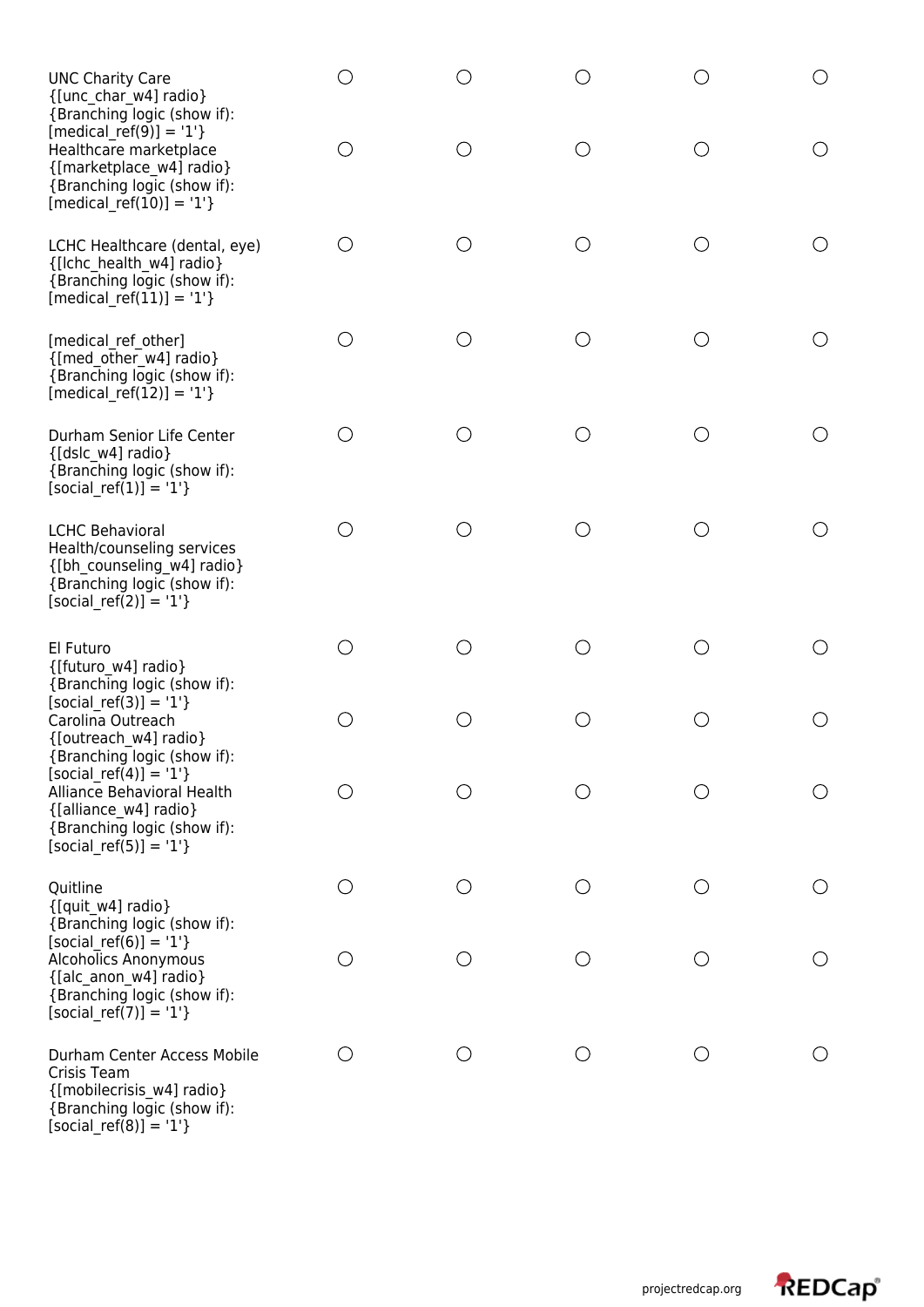| <b>Hope Services</b><br>{[hope w4] radio}<br>{Branching logic (show if):                                                                    |                                             |                                             |            |     | ○                                             |
|---------------------------------------------------------------------------------------------------------------------------------------------|---------------------------------------------|---------------------------------------------|------------|-----|-----------------------------------------------|
| [social ref(9)] = $'1'$ }<br>LCHC Chronic Pain Support<br>Group<br>{[chronicpain w4] radio}<br>{Branching logic (show if):                  | $\left(\begin{array}{c} \end{array}\right)$ |                                             | O          | ( ) | O                                             |
| $[social_ref(10)] = '1'$<br><b>Wellness City</b><br>{[wellnesscity_w4] radio}<br>{Branching logic (show if):                                | O                                           | ◯                                           | ◯          | ∩   | O                                             |
| [social ref $(11)$ ] = '1'}<br>[social ref other]<br>{[social_otherfu_w4] radio}<br>{Branching logic (show if):<br>$[social_ref(12)] = '1'$ | O                                           |                                             | O          | ()  | $\bigcirc$                                    |
| Federal Bonding Program<br>{[bond w4] radio}<br>{Branching logic (show if):<br>$[criminal_ref(1)] = '1'$                                    | О                                           |                                             | $\bigcirc$ | ∩   | $\left(\right)$                               |
| Criminal Justice Resource Center                                                                                                            | О                                           |                                             | $\bigcirc$ | ◯   | O                                             |
| {[crim just w4] radio}<br>{Branching logic (show if):<br>[criminal ref(2)] = $'1'$ }                                                        |                                             |                                             |            |     |                                               |
| Formally Incarcerated Transition<br>(FIT) program<br>$\{$ [fit w4] radio}<br>{Branching logic (show if):<br>[criminal ref(3)] = $'1'$ }     | $\bigcirc$                                  | $(\ )$                                      | O          | O   | ()                                            |
| Re-entry programs:<br>{[re_entry_w4] radio}<br>{Branching logic (show if):<br>$[criminal_ref(4)] = '1'$                                     | ○                                           |                                             | O          | ( ) | $\left(\begin{array}{c} 1 \end{array}\right)$ |
| [criminal ref other]<br>{[crim_otherfu_w4] radio}<br>{Branching logic (show if):<br>$[criminal_ref(5)] = '1'$                               |                                             |                                             |            |     | $\left(\begin{array}{c} \end{array}\right)$   |
| Durham Crisis Response Center<br>(DCRC)<br>{[dcrc w4] radio}<br>{Branching logic (show if):<br>[violence ref(1)] = '1'}                     | О                                           | $\left(\begin{array}{c} \end{array}\right)$ | ∩          | ( ) |                                               |
| <b>LCHC Behavioral</b><br>Health/Counseling services<br>{[bh_violence_w4] radio}<br>{Branching logic (show if):<br>[violence_ref(2)] = '1'} | О                                           |                                             | O          |     |                                               |